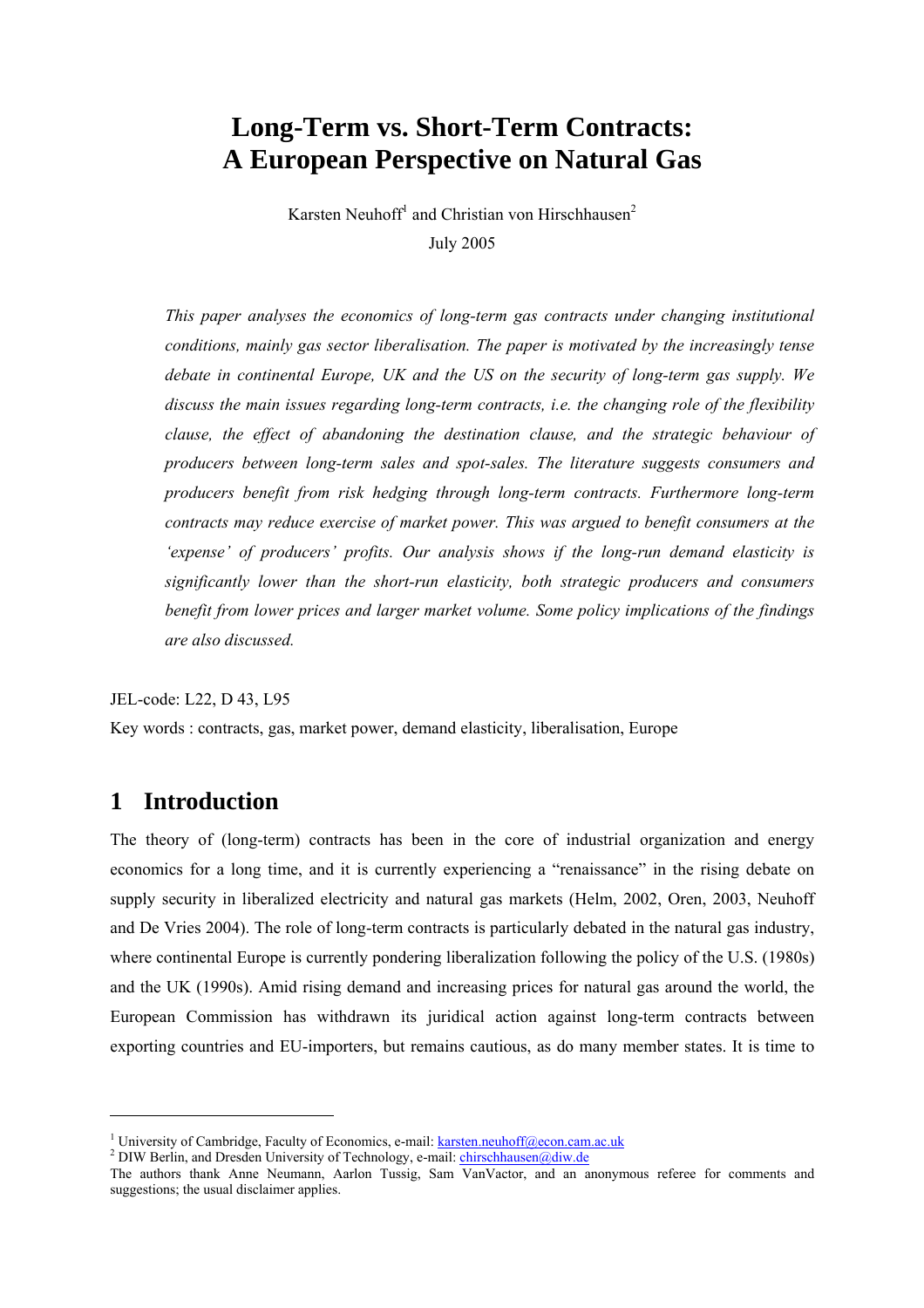revive the theoretical and policy debates of the 1980s, when MIT conducted the first large-scale study on international gas trade (Adelman, et al., 1986).

This paper has two objectives: first, we provide a balanced discussion of the role of long-term contracts in natural gas markets, both from a theoretical and an empirical perspective. In particular, we discuss what parallels can be drawn between the developments in the US past liberalisation (1980s) and continental Europe today; second, we carry the theoretical debate a step further by explicitly taking into account the difference between the short-run and the long-run demand elasticities. Our model shows that if the long-run demand elasticity is significantly higher than the short-run elasticity, gas producers prefer for an institutional arrangement that allows for long-term contracting.

The remainder of this paper is structured in the following way: the next section provides a survey of the literature on long-term contracts, with a focus on the natural gas industry. Section 3 provides empirical evidence of the developments of long-term contracts and natural gas prices in the US and in Europe; we also derive a stylized relation between the institutional environment regarding liberalisation and the gas price dynamics. Section 4 then develops the model. Based on work by Allaz and Vila (1993) on the nexus between future contracts and market power, we develop a model where oligopolists have a choice to enter long-term contracts or not, and where arbitrage between the longterm market and short-term sales is possible. Allaz and Vila have suggested that consumers benefit from long-term contracting, because at each contracting stage producers sell additional output. The smaller the quantity producers sell subsequently at the spot market, the lower will be their incentive to reduce production and therefore the price will be lower. This low price is anticipated in all previous contracting stages. We show that not only gas consumers but also gas producers might benefit from signing long-term contracts. As the long-term contracts promise lower prices, consumers will place more investment in gas consuming equipment. This expands the market, and thus, long-term profits. The effect hinges on the difference between high demand elasticity in the long-term versus lower demand elasticity in the short-term. Section 5 concludes and derives some policy conclusions.

## **2 Long-term Contracts: Theoretical and Empirical Approaches**

Long-term take-or-pay contracts (ToP) link sellers and buyers for a long period into a bilateral monopoly, generally 15 to 20 years, during which both of them have strictly defined obligations. In particular take-or-pay contracts require purchasers to pay for a pre-specified minimum quantity of gas whether or not that gas is actually taken, and require the producer to deliver this quantity (Masten, 1988). In some regions, such as Europe and Asia, price indexation to oil as alternative fuel used to protect the buyer of gas on a long-term basis against prices above those for the main competing fuels. Risk sharing along the gas chain is settled by which the buyer bears the volume risk and the seller the price risk. On the other side of the scale, short-term trade and spot trade is carried out anonymously, without specific relations between the seller and the buyer.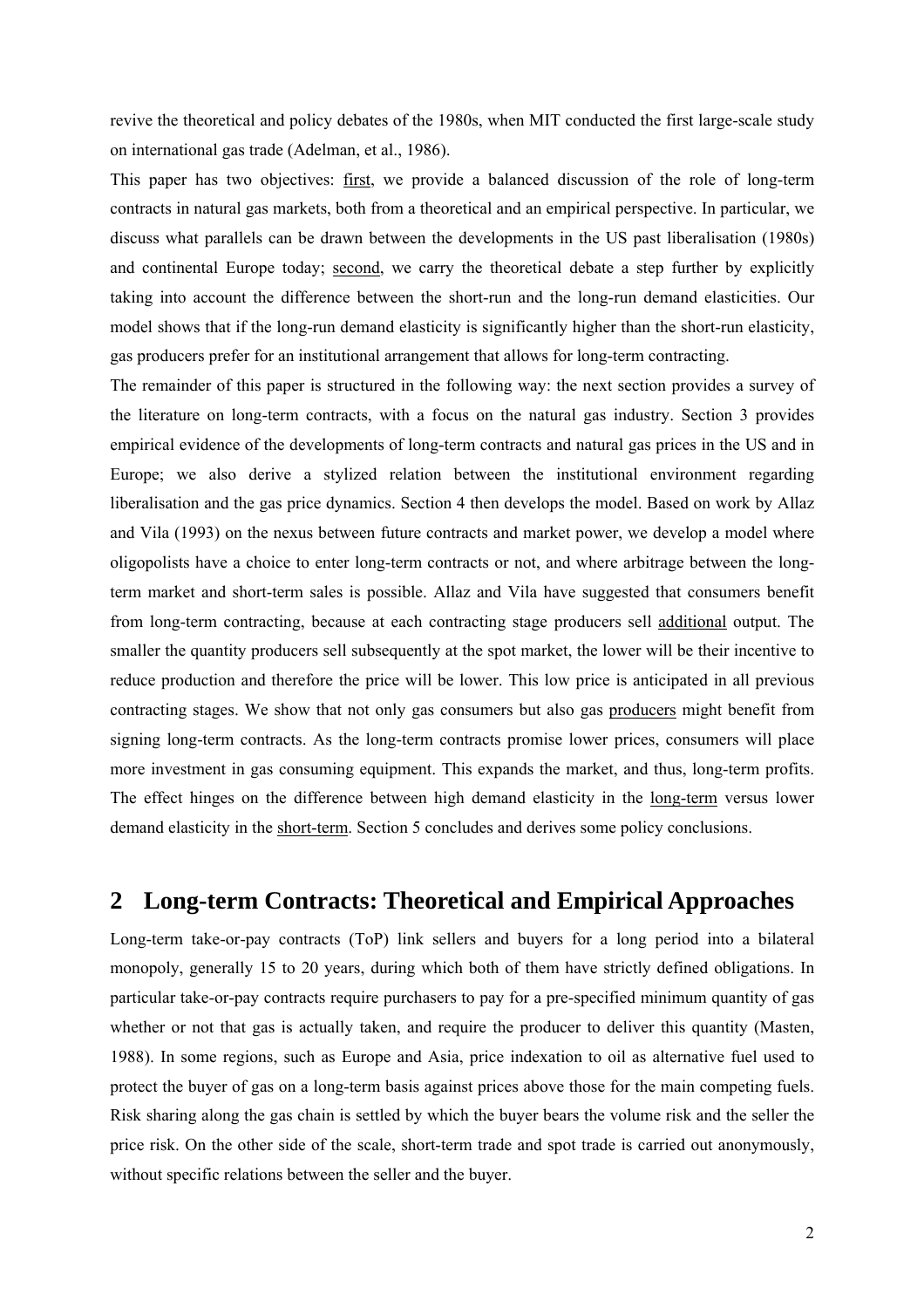The optimal contract portfolio (long-term, short-term, spot) is a topic in all commodity markets. In most of the commodity markets, short-term or spot markets have been implemented in the 1980s, and liquid trading has developed. On the other hand, as Newbery (1984) had observed early on, this trading occurs in an environment which is far from being competitive. This is well known in the OPEC-dominated crude oil market, but oligopolistic producer structures also prevail in natural gas, copper, aluminium, iron ore, and others.

Due to the strategic character of natural gas for the energy supply, long-term contracts in this industry have attracted considerable interest for a long time, both in the U.S. and in Europe (Golombek, Hoel and Vislie, 1987). There are three streams in the literature on long-term contracts that can be distinguished:

- The institutional economics literature interprets long-term contracts as a device to avoid the risks of opportunistic behaviour in deals involving high sunk investments, along the lines of Klein, Crawford and Alchian (1978) and Williamson (1983). A higher asset-specificity of investments leads to more hierarchical contract structures, as opposed to market exchange. This literature is also interested in the repercussions between the contract length and the institutional framework, in particular the regulatory regime. Thus, Joskow (1987) shows, using coal contracts, that relationship-specific investments generally lead to longer term commitments between buyers and sellers. In the natural gas industry, Crocker and Masten (1985) and Masten and Crocker (1988) observe that in an inefficiently regulated commodity market, contract duration will be shorter than in an unregulated, competitive market. Mulherin (1986) tested contractual provisions in long-term natural gas contracts and contended that these were not an expression of market power, but rather resulted from attempts to find an inherent competitive bargaining structure. Neumann and Hirschhausen (2004) show that as liberalisation proceeds in the EU, contract durations tend to become significantly shorter; from an average of 25 years (contracts struck in the 1980s), the average is about 15 years in the beginning of this decade;
- the industrial organisation literature analyzes the role of long-term contracts as compared with shorter-term trading. Using an auction model, Parsons (1989) was the first to quantify the "strategic" value of long-term contracts, i.e. the difference between the value of the gas in the long-term contract and the sale price in a more competitive market. Applying the model to long-term contracts in Russia, Norway, and Canada, Parson showed that the value of these contracts to the producer diminishes as the number of wholesale buyers is increased, an event typical for a liberalising gas sector. Along similar lines, Hartley and Brito (2001) applied a search model to derive that the duration of long-term contracts (here: in the LNG-industry) is likely to diminish with decreasing capital expenditures, with an increasing discount rate, falling transport costs, and a larger number of players in the market (suppliers and buyers). The theoretical industrial organization literature mainly addresses the issue in its relation to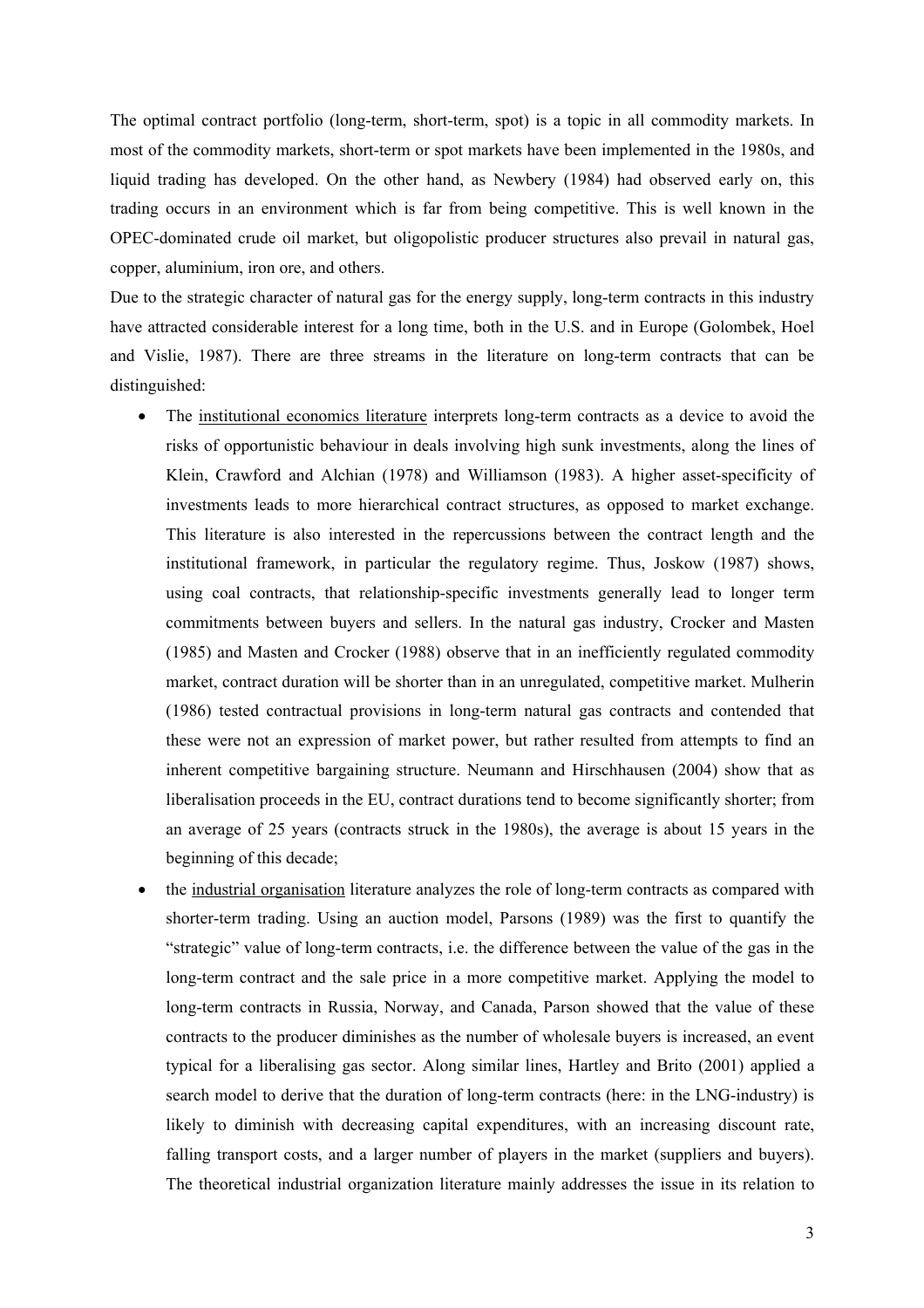market structure, i.e. whether long-term contracting favours competition or collusion. In a finite-horizon model, Allaz and Vila (1993) suggest that forward trading makes markets more competitive. Consumers benefit from long-term contracting, because at each contracting stage producers sell additional output. The smaller the quantity producers sell subsequently at the spot market, the lower will be their incentive to reduce production and therefore the price will be lower. This low price is anticipated in all previous contracting stages. Moving to collusive behaviour, Le Coq (2004) shows that in a setting of long-term contracts, but subsequent repeated interaction on the spot market, the contract market helps to sustain collusion on the spot market. Along similar lines, Liski and Montero (2004) find that in an infinitely-repeated oligopoly, the possibility of forward trading allows firms to sustain collusive profits that otherwise would not be possible; this result holds both for price and quantity competition;

• a third strand of the literature links long-term contract with infrastructure investments. Thus, when assessing the investment question in electricity generation, Oren (2003) argues that in principle price volatility should be mitigated in a well functioning market by forward contracting and other risk management practices, in order to secure long-term investment. However, vertical disintegration and regulation of some segments may result in improper distribution of risk along the electricity supply chain. Oren (2003, 8) concludes that "consequently some regulatory intervention (e.g. facilitating longer-term contracting for capacity), at least on a temporary basis, might be needed in order to achieve socially efficient risk management." Neuhoff and de Vries (2004) point to the question of competitive electricity supply companies – these are restricted from signing long-term contracts with their final consumers to facilitate switching and retail competition. But even without such constraints the Scandinavian experience shows that consumers prefer short-term contracts. Therefore, retail companies are not credible counter parties for long-term contracts with generation companies, because at times of excess supply and hence low spot prices, new retail companies could offer electricity to final customers at lower rates and existing retail companies would be unable to honour their long-term contracts. With competition in gas supply, a similar evolution might be anticipated in the gas sector.

Clearly the discussion on long-term contracts also has a public policy component. Proponents of liberalisation regularly argue that a market based mainly on shorter-term contractual arrangements is compatible with long-term supply security as long as alternative trading arrangements, e.g. through spot markets, can be established. Hartley (2002) argues that liberalisation (in the UK) will not expose the UK to major supply risks concerning (Russian) gas,<sup>3</sup> an opinion apparently shared by Odell (TISC, 2002). On the other hand, critiques (and many practitioners) argue that liberalisation of access to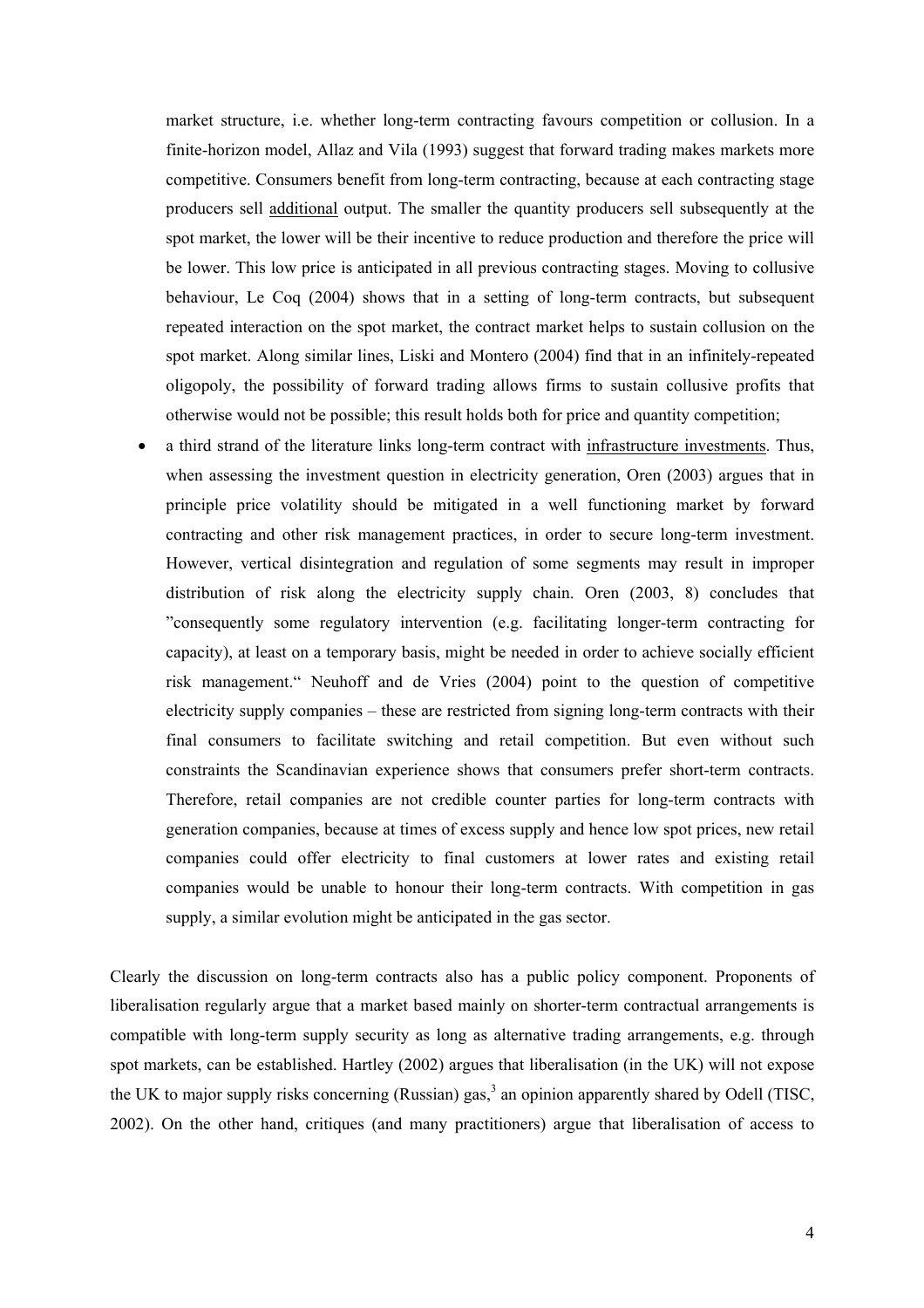transmission and downstream infrastructure is incompatible with long-term supply security and that long-term contracts are put at risk by liberalisation (Wybrew, 2002). Without these contracts between exporters and wholesalers, price volatility would increase (Beckervordersandforth, 2004). The price risk for revenues from new gas field increases capital costs and delays investment until expected prices are higher; hence security of supply would be jeopardised. Furthermore the US experience of unanticipated supply shortages in recent years suggests that without large coverage of long-term contracts, aggregate supply is difficult to predict. This is particularly the case as gas producers - both individually and collectively - face an incentive to overstate future gas production in order to prevent entry, increase demand and then capture higher prices in a market with scarce supply.

One might ask whether sellers or buyers have a higher interest in long-term contracts. From a buyers' perspective, an institutional framework with increasing shares of energy bought at spot prices below the long-term contract price is considered favourable. In such a situation, buyers may not be interested in the "luxury" of expensive long-term contracts. The expectation of the disappearing destination clause leads to further expectation of price falls. On the other hand, buyers have an incentive to sign long-term contracts as a barrier to entry for new market entrants. Also, from the perspective of a gas importing country, long-term contracts struck by private importers include a positive external effect, in that they increase the security of supply. Governments may thus be willing to grant importers with long-term contracts specific advantages. The sellers' view on long-term contracts is ambiguous. They are also concerned about the counter-party risk of contracting with commercial entities that might lose their franchised customer base in the process of liberalisation. In this case gas-importing companies committed to higher long-term contracting prices might not be able to bear the risk of enduring low spot prices.

In this paper we shall build upon the theoretical industrial organization literature, in particular the Allaz and Vila (1983) model of forward contracting. Thus we leave aside other (important) topics, such as the institutional aspects, and contract types. We focus on long-term contracts at fixed prices. Further, we do not differentiate between long-term contracts and forward contracts but only require that either type cover a period exceeding the time required to build new production and transmission facilities. Producers that own the physical assets to deliver the gas can best carry the risk involved in forward contracts for gas imports to Europe for approximately ten years – hence producers would serve as main counter-party both for forward contracts and long-term contracts. The main difficulty with such long-term contracts is the counter-party risk. Frequently, contracting parties are concerned that the counter party will abandon the contract if it is more profitable to sell the gas in the spot market.<sup>4</sup> With the emergence of liberalisation, and of additional liquefied natural gas (LNG) supply,

<sup>&</sup>lt;sup>3</sup> "There are good sources of gas available from close neighbours. ... On the basis of reliable projections, the next 20 years do not look like years of real difficulty for the UK." (Hartley, 2002, 23).

<sup>&</sup>lt;sup>4</sup> For example, OPEC countries did not honour long-term contracts for oil exports when the spot price significantly exceeded the contracted price in 1979. As oil-exporting countries, the loss of reputation as financial credible counter parties had little implication as they did not need to access credit markets. At the same time they did not worry about punishment strategies as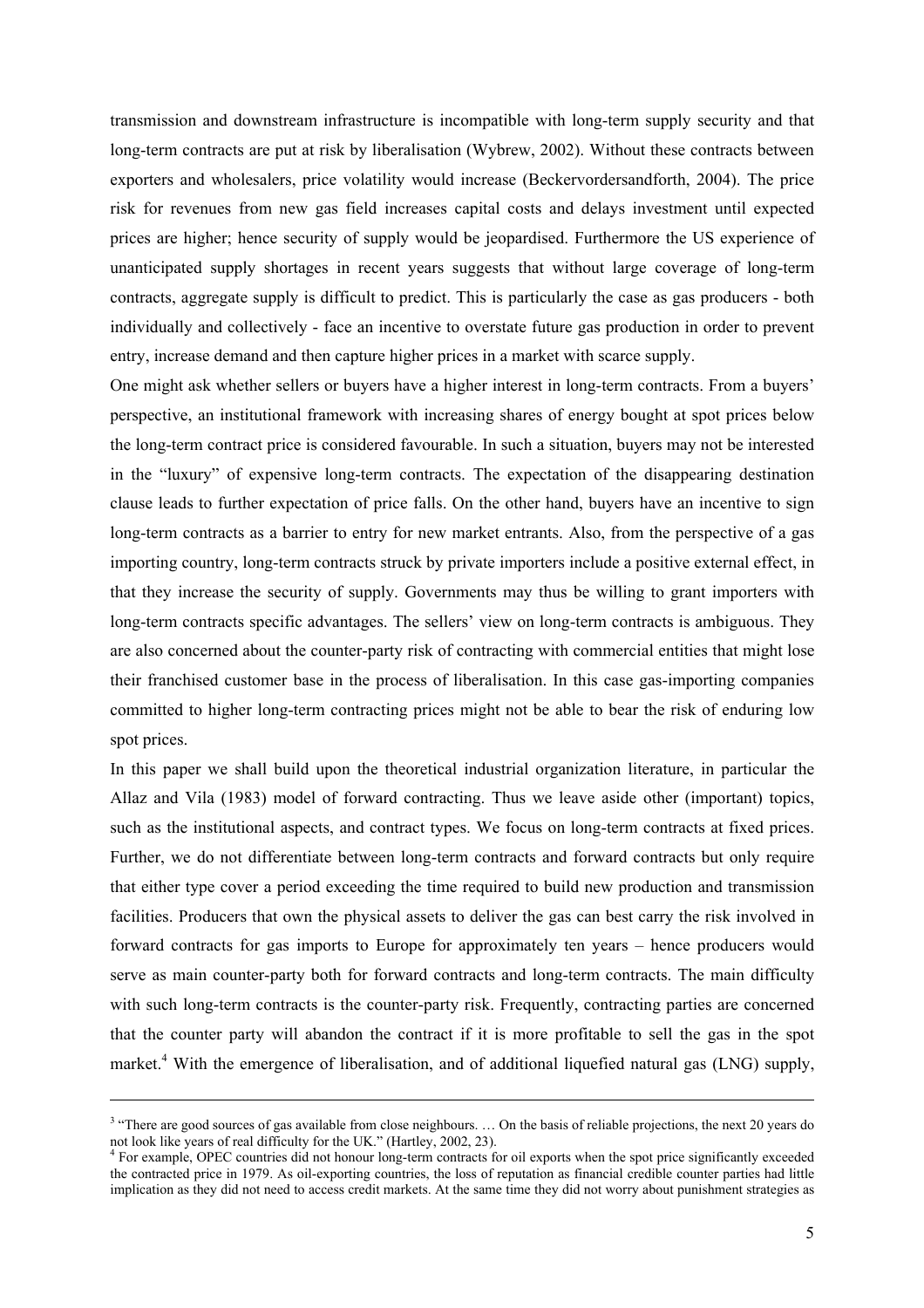the number of potential buyers is larger, and hence it is more likely that contractual arrangements will build on a flexible price; this observation is confirmed by traders (Cahagne, 2004).

### **3 Some Empirical Evidence: the U.S. and Europe**

The liberalisation of the gas industries in the U.S. (1980s), the UK (1990s) and in continental European Union (ongoing) definitely impact the role of long-term supply contracts. We therefore analyze the developments of contracts and prices in the U.S., and look for similarities and differences with the current situation in continental Europe. We also derive a stylised relation between the institutional framework of the industry and the natural gas price, and discuss the current price structure prevailing in Europe.

#### **3.1 U.S. experience**

 $\overline{a}$ 

The US commenced liberalisation in the 1980s from a position of excess production capacity. Investment was further facilitated by a multi-tier price structure, put in place as a result of the gas shortage in the 1970s, that provided extra rewards for the development of new gas fields. The 1970s and 1980s were characterized by a complex web of field price regulation, fuel use restrictions and allocation rules, etc. Pipelines and gas distribution companies were obliged to rely on long-term contracts. In fact, the federal regulator (FERC) would not approve the construction of new pipelines without long-term gas supply and sales contracts in place.

Liberalisation started with the Natural Gas Policy Act in 1978, which ended Federal control over wellhead prices of "new" gas as of 1985 (but kept in place wellhead price controls for previously contracted gas, IEA, 1998, 71 sq.). In 1985, FERC order 436 paved the way for competition by opening up access to the pipeline system. Subsequent orders continued the path of liberalisation, notably the "final restructuring" FERC order 636 (for a detailed account, see IEA, 1998). Natural gas consumption fell until 1986, but picked up thereafter as prices fell.

In the decade following liberalisation, excess production capacity led to lower spot pricesFigure 1 shows the development of natural gas wellhead prices (real terms) in the U.S. between 1982 and 2004 - the period shortly before and after liberalisation.<sup>5</sup> Falling gas prices also resulted from weak demand for natural gas. Both industrial consumption and utility consumption hit a trough in 1986/87.<sup>6</sup> External supplies furthermore contributed to price reductions: Canadian pipeline gas exports to the U.S. increased in the late 1980s, and peaked only in 2000/01, to decline gradually thereafter. The sustained period of low prices came to an end in 2000, and most notably already before the Californian crisis,

they could sell oil on the spot market to various parties. This experience is unlikely to directly translate to gas, as gas transport is cheapest by pipeline, and hence it is easier for importing companies to retaliate if a gas exporting country abandons a long-term contract. The experience with gas imports into Europe confirms that even during crisis times, the gas exporters put in significant efforts to honour their commercial contracts.

<sup>&</sup>lt;sup>5</sup> Source: EIA. Note that price developments before 1982 were characteristic, too, with flat or only slowly rising prices until the early 1970s, which can be attributed to an oversupply of gas and only gradually increasing marginal costs. Gas prices exploded in 1973, parallel to the first oil shock.

 $6 \text{ We are than } k \text{ full to a reference for historical details on the U.S. natural gas market.}$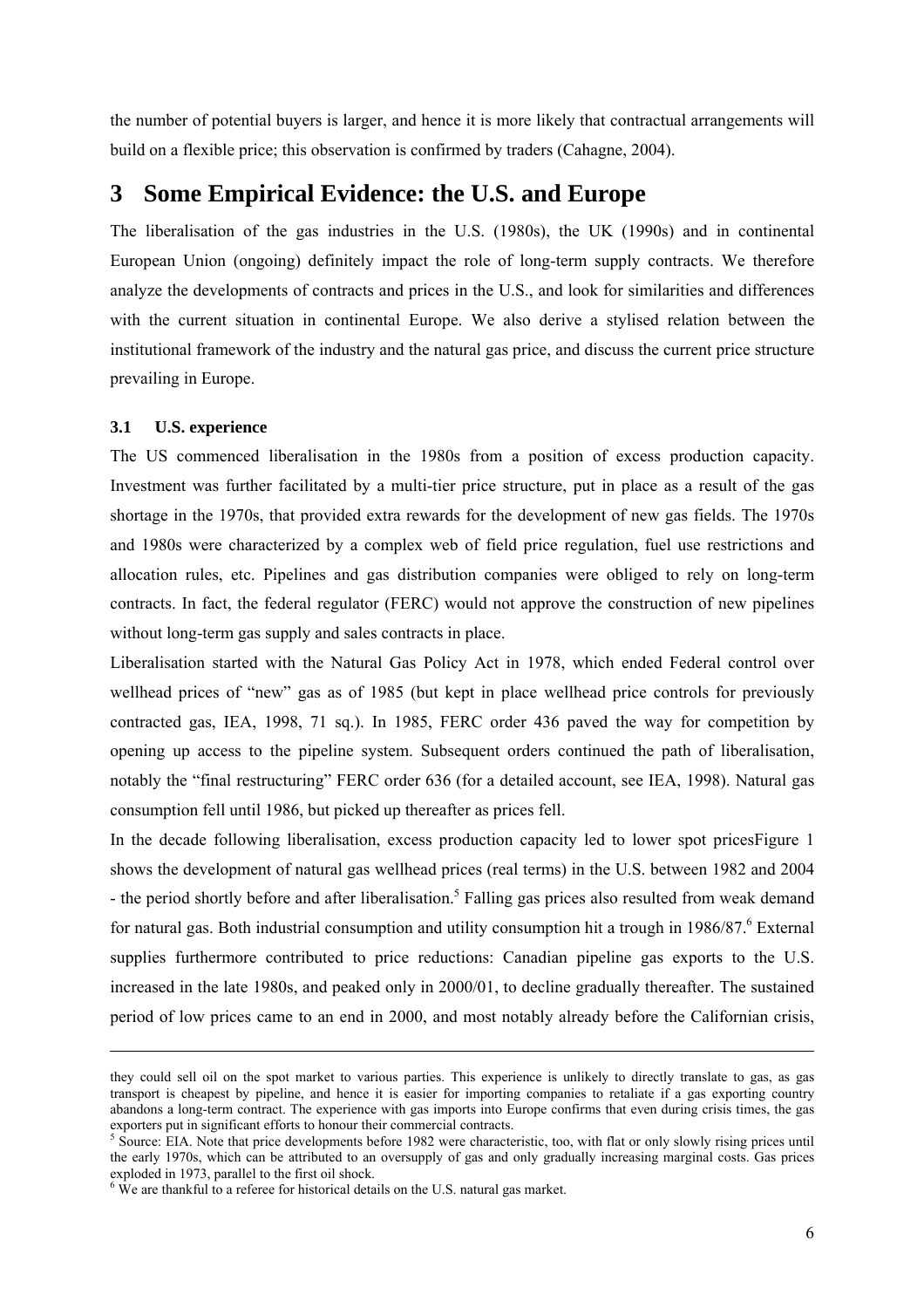both driven by increased demand for newly built combined cycle gas turbines and subsequently lower than expected gas production.

Following FERC Order 436 (1985), long-term contracts were no longer administratively required, and were largely abandoned. The share of gas supplies through long-term contacts was reduced from about 100% to below 50%. Until 1991, the average contract volume fell from 1.27 cm/a to 0.24 bcm/a (International Energy Agency, 1998, 83). As gas demand picked up, and the "cheap" gas had been sold, prices rose once again. Prices were volatile, as heating demand varies with climatic conditions. Then, in the first years of this decade, North America was suddenly faced with rising prices, and hence an attempt to assure long-term contracts, both for pipeline gas and for LNG. Compared with the price level of the 1990s, prices have stayed high in the first half of this decade. NYMEX Futures price predictions indicate little change in the coming years: forward prices for 2010 are slightly higher than high prices of spring 2005 (December 2010 forward at about 6.50 USD/MBTU). The U.S. Energy Information Agency (EIA) expects prices in 2025 to be at a similarly level.<sup>7</sup>



#### **Figure 1: U.S. natural gas wellhead prices, 1982-2004**

Source: Energy Information Agency (EIA)

<sup>&</sup>lt;sup>7</sup> EIA (2005): Petroleum and Natural Gas Forecasts. url http://www.eia.doe.gov/oiaf/petgas.html (called on the 27 May, 2005).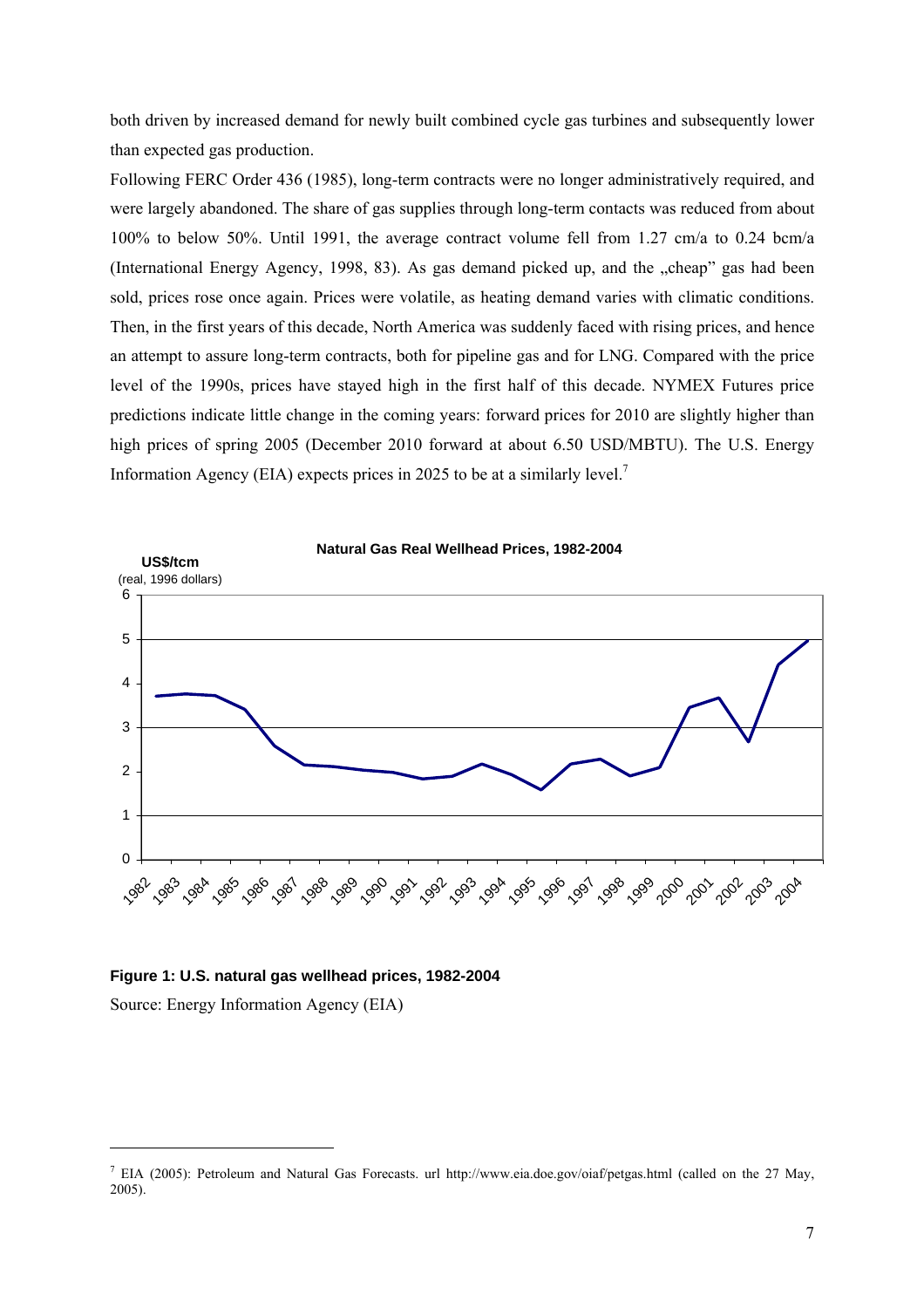#### **3.2 A stylised model of price dynamics**

l

We now turn to the description of an ideal pattern of price developments from a world of excess supply and (regulated) long-term contracts, to a liberalised world, and moving on to a world of lacking long-term contracts. Figure 2: stylizes such a development: in the "old" world of cost-plus regulation (plus eventually regional monopoly concessions), gas trade was dominated by long-term contracts. Moreover, most contracts contained a flexibility clause, which was an additional driver against competitive entry. Now assume that liberalisation starts. Initially the entire market can be satisfied by the gas contracted in long-term contracts using the flexibility clause option. Sellers collude not to sell additional gas on the spot market, which is facilitated by the contract clause not to resell gas obtained on long-term contracts ("destination clause"). With decreasing contracting volumes and increasing demand, either the gas supplied on the take or pay plus flexibility contract does not satisfy demand, or some producer tries to increase its market share by selling outside of the flexibility clause. As it is observed by competitors, they follow the strategy and hence increasing gas volumes are sold at the spot market at decreasing prices. In the third period we can envisage two scenarios. Either the investment in production and transmission capacity decreases due to low spot prices and lack of new long-term contracting, such that marginal production costs and hence gas prices increase again. Alternatively, sellers sell a sufficiently small fraction of their gas on long-term contracts, to have large shares of their revenue dependent on the gas spot market price. In this scenario they are more likely to reduce output again to increase the spot market price. It is difficult to anticipate which of these two mechanisms will push up prices in period three.<sup>8</sup> The price level will then depend on whether the institutional arrangement facilitates long-term contracts. Should this not be the case, then prices are likely to continue to rise.

<sup>&</sup>lt;sup>8</sup> In the US with a large share of independent producers the price increase is usually associated with scarcity of production capacity rather than strategic behaviour.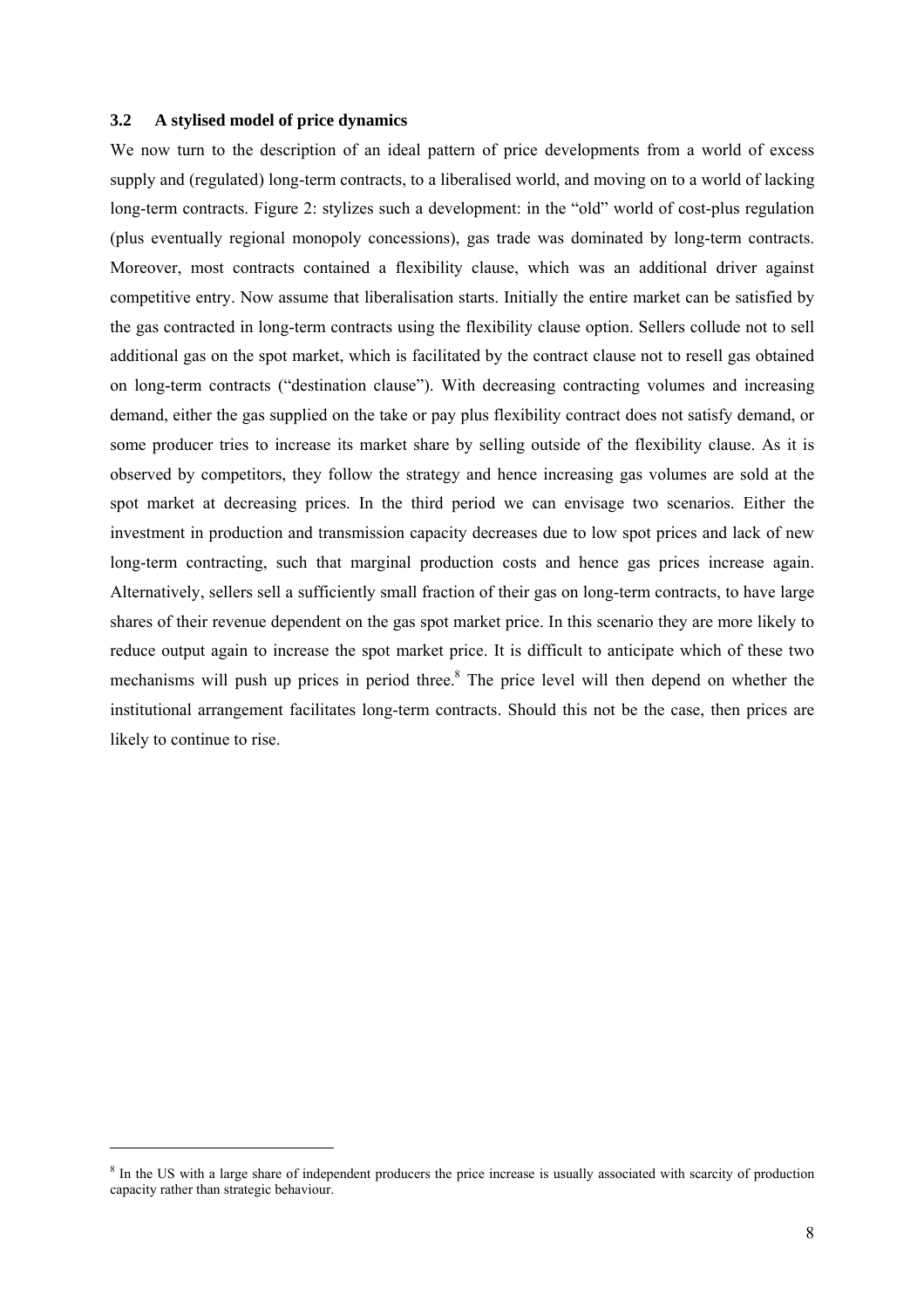

**Figure 2: Stylised relation between the institutional context, contract structure, and the gas price** 

#### **3.3 European experience**

We are interested whether the development of long-term contracts in the U.S. is a singular event, or whether there are similarities to be expected in Europe. To some extent, the situation in Europe today resembles the situation in the U.S. one and a half decades ago:

- Until recently, there was an oversupply of gas in Europe ("gas bubble"). Economic growth was lower than expected. Also, the gas prices linked to oil prices, slow liberalisation of gas transmission and balancing made gas generation more expensive, and prevented a full shift from coal to gas, the way observed in the UK. Third, previous regional monopolies had a strong incentive to ensure sufficient supply and might have over-contracted. This was exuberated as no exchange with neighbours was anticipated to resolve unilateral gas shortage;
- a second aspect is the attempt by the European Commission to liberalise the industry following the EU-Directive 98/30/EC (1998), repealed in 2003 by the "Acceleration Directive" 2003/55/EC. The Acceleration Directive advocates third-party access to all essential facilities along the value-added chain (LNG-terminals, pipelines, storage, etc.), but also contains the possibility to grant exemptions, e.g. in cases where TPA would lead to "financial difficulties" of the incumbent, or to distress regarding the security of supply (Art. 21 of the Directive);
- a third similarity is that as in the U.S, in Europe the volume of gas contracted on a long-term basis is shrinking. Given that the average size of the contracts has not changed significantly, the drop in contracted import volume results from a shortening of the average contract length,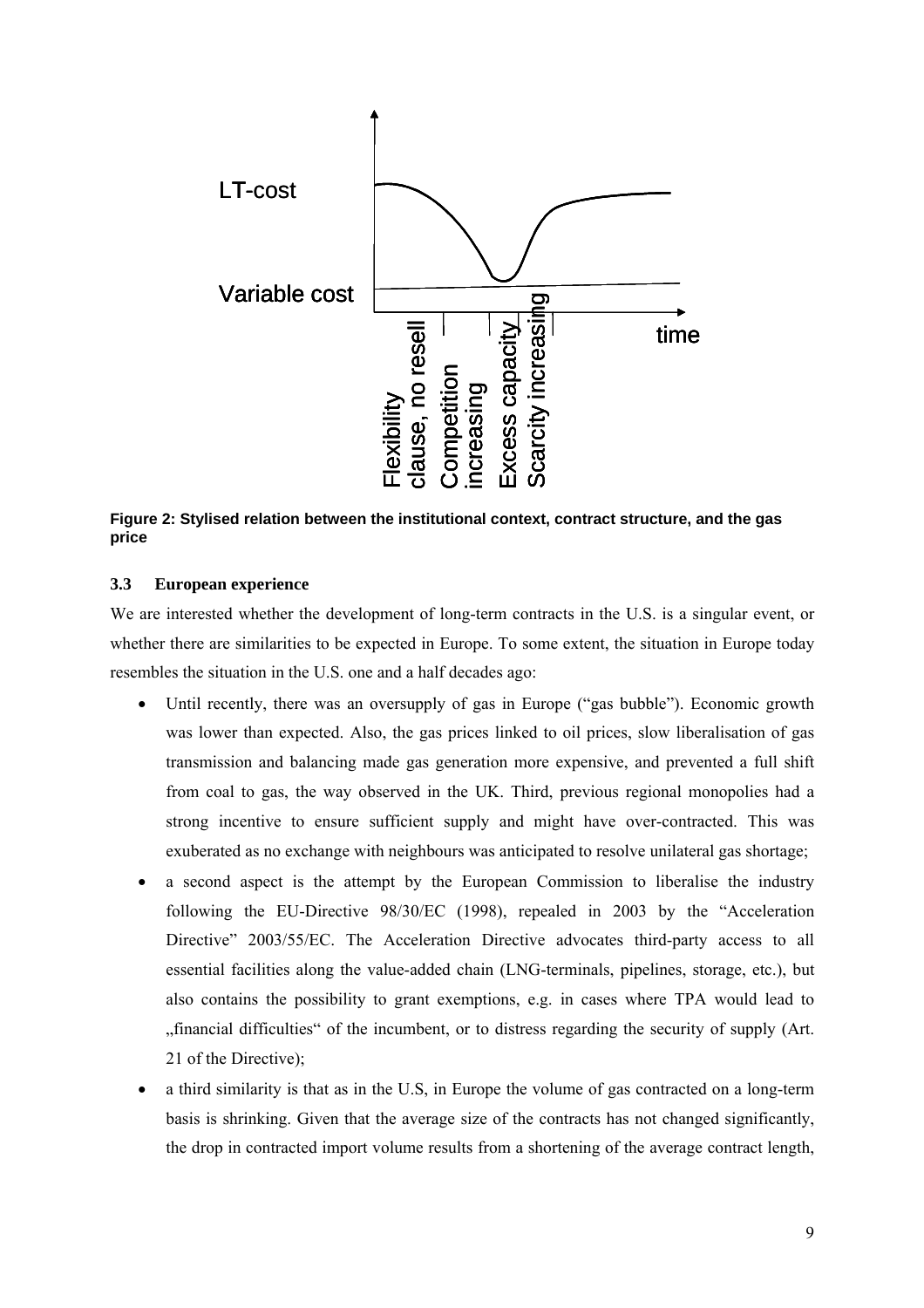from about 25 years in 1985, down to about 15 years (cf. Stern, 2002, and Neumann and von Hirschhausen, 2004, for a quantitative analysis); $<sup>9</sup>$ </sup>

- both Europe and the U.S. also have shared characteristics resulting from the emergence of international trade in LNG (liquefied natural gas). LNG is still slightly more expensive than pipeline gas, but costs are coming down. LNG has a much higher flexibility of supply: tanker capacities for transporting LNG is increasing, and an intensification of international trade is expected, eventually even the development of a deep spot market. The current role of LNG for EU imports is small  $($   $\sim$  10%) but rising, and it is important in specific countries, e.g. Spain and France, where LNG accounts for 60% and 25% of total imports, respectively (see IEA 2004, for details);
- another indication for the changing nature of the European market is the evolution of the "flexibility clause", which used to be an integral part of any long-term contract. The flexibility clause covered deliveries above the obligatory take-or-pay element in long-term gas contracts (the latter typically consisted of 80% of the nominal quantity of the contract). The option provided for an increase in delivery by 40%-points of the nominal quantity of the contract (therefore up to 120% of initial quantity) at a similar price level. The flexibility clause was also a method to commit producers to sell output above the long-term contract (80% of nominal level) at the indexed price, because all energy sold within the contract arrangement was sold at the predetermined price. Gas sector liberalisation, coupled with oversupply of gas, weakens the strategic role of the flexibility clause. This was the case in the U.S. in the 1980- 90s, and it is now increasingly observed in European long-term contracts. The flexibility clause is increasingly substituted by spot market purchases by the large trading companies. Traders confirm that they have shifted a significant part of their supply to spot markets, besides the National Balancing Point in the UK, on the continent this is Zeebrugge, but also the TTF and others. The proportion of contracts with spot prices is estimated to range from 15 to 20%. Trading companies expect the share of spot sales to increase further.

A comparison of current conditions in Europe with those in the U.S. implies that there is a good chance that Europe is experiencing a similar trend as the U.S. As the liberalisation of the European gas markets started with excess production capacity, we observe that the spot market prices, e.g. at Zeebrugge, were below the long-term contract prices until recently. Figure 3 illustrates that the prices

<sup>&</sup>lt;sup>9</sup> This might indicate that contracts mainly cover output from existing fields and only very profitable additional investment is funded. In contrast to the US with rather competitive gas production, European gas supplies are imported from regions which still have in place mechanisms to coordinate national export quantity, like the state monopoly on transmission capacity in Russia, Algeria's state-owned gas industry, or even the Norwegian state-controlled gas export cartel (until recently).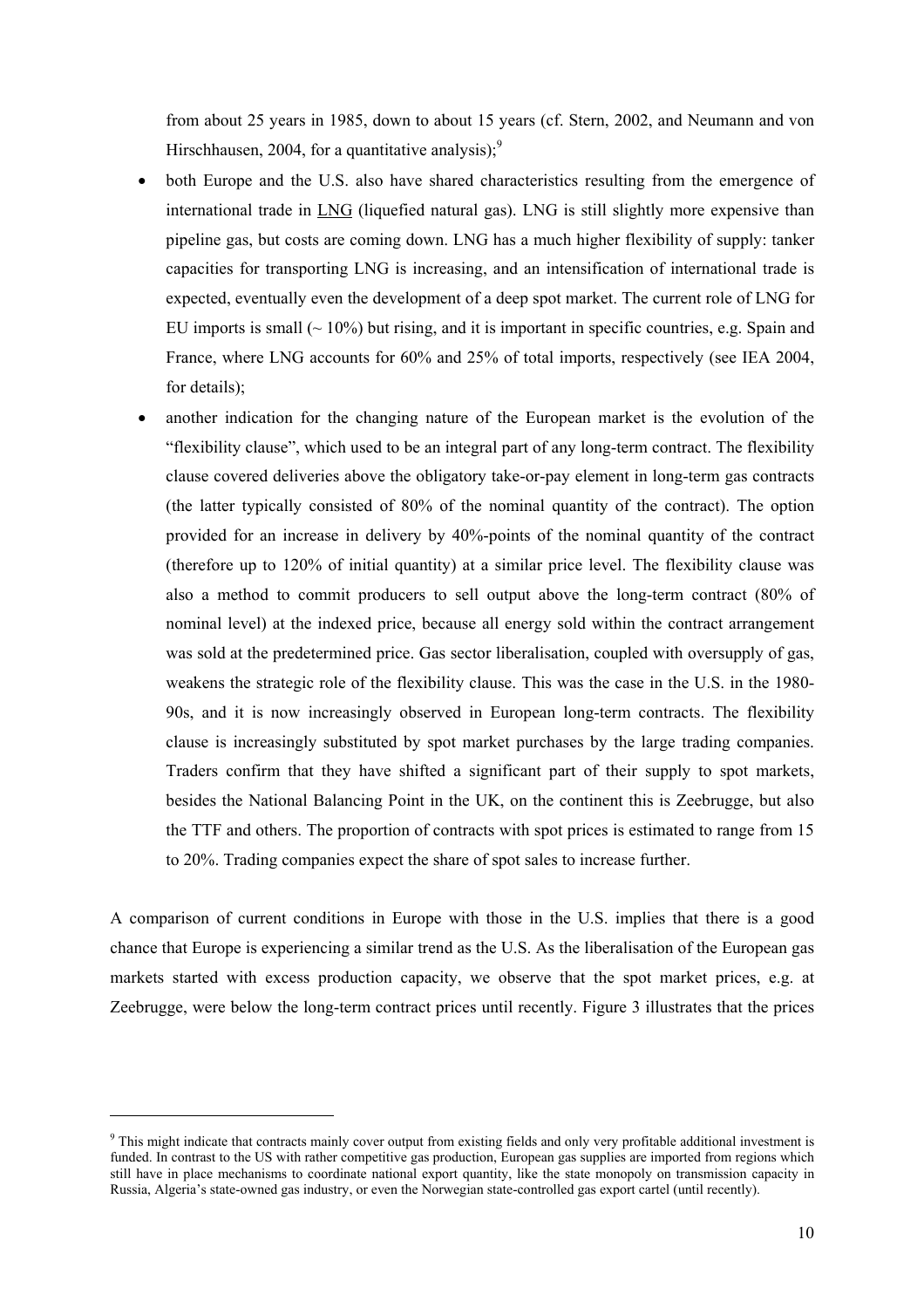deviate particularly during times of low gas demand (i.e. in the summer months).<sup>10</sup> From March 2001 till September 2003, spot prices were significantly below long-term prices as defined by pipe import prices. In particular, since September 2004, Zeebrugge spot prices have skyrocketed, to almost the equivalent of 6-7 USD/mBTU, whereas pipeline import prices, linked to lagged oil prices increases, are climbing only gradually. Also note that given U.S. forward prices of 6.50 USD/mBTU for 2010, there is a strong continuous upward pressure on European prices due to the competition for LNG in the Atlantic basin.<sup>11</sup>



**Figure 3: European gas prices: long-term gas imports and spot prices** 

Source: Heren Report

 $10$  We also observe that prices for imports via pipeline and LNG largely resembled each other until recently; whereas LNG import prices used to be slightly higher than pipeline gas imports, they were at par since 2001, indicating the increasing role of LNG in the European market. It is not clear what caused the high LNG import prices since su

An important companion issue that we have not treated in this paper, is the future price indexation of gas contracts. The current long-term contracts in Europe link the gas price to the oil price. The linkage increases incentives for large producers of both oil and gas to reduce oil production as they will benefit not only on the oil but also on the gas sales. The linkage furthermore facilitates negotiations for all gas producers, as it establishes a gas price on which to coordinate. However, the linkage has the disadvantage, both for exporting countries and most buyers, of producing volatile revenue and cost streams. It is expected that reduction of short-term substitutionopportunities between oil and gas that partially motivated the linkage, will result in a gradual or even a sudden shift away from the explicit oil-gas linkage. We could envisage that future long-term contracts will phase out the linkage, by either setting tighter upper and lower bounds up to which the gas price follows the oil price or by increasing the gas price only by a fraction of an oil price increase. In fact, this decoupling can be observed in recent long-term contracts, both for pipeline gas (Centrica-Statoil contract of 2002, indexed to the NBP), and for LNG (2004 Rasgas contracts, indexed to the Zeebrugge spot price).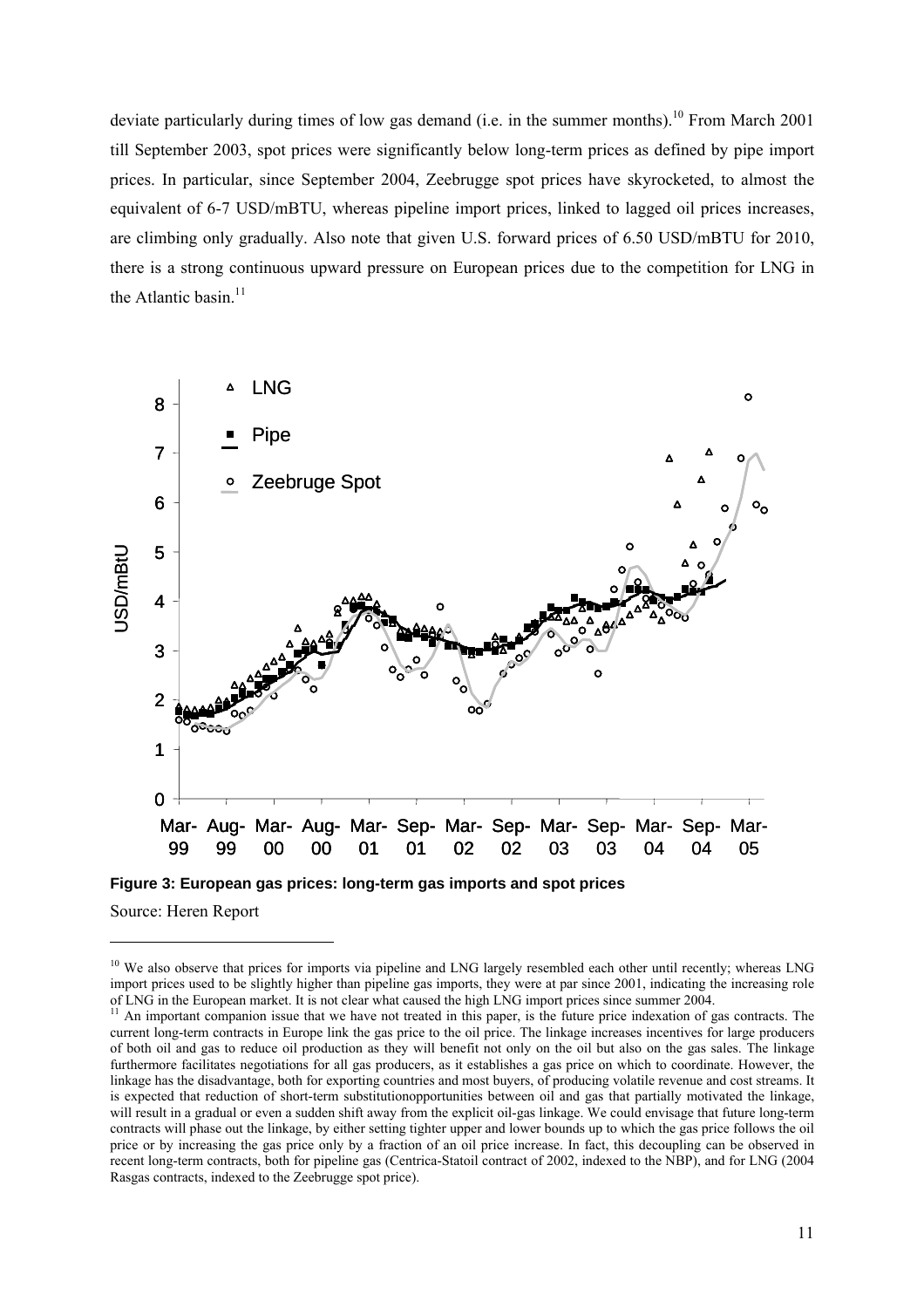Given the concentration of gas supply companies one might have expected that they withhold output during these times to retain higher spot market prices. As argued above the flexibility clause of the existing long-term contracts might have served initially as a commitment device not to sell outside of these long-term contracts and hence could have facilitated retaining high spot market prices until 2001. As less long-term contract volumes are signed, gas exporters have less incentive to keep spot prices high to increase long-term contract prices. At the same time a large fraction of sales are covered withexisting take or pay contracts. Exporting countries only sell a small fraction of their output in the short-term market and hence face little incentives to keep spot prices high and hence spot prices dropped towards competitive levels at short-run marginal costs.

#### **3.4 Scenarios for Europe, short-run and long-run**

l

As argued in the last section, the volume of long-term contracts in Europe has fallen and is likely to continue to fall. Assume that for some time total production capacity will suffice to satisfy gas demand at short-run marginal production costs below today's price level.<sup>12</sup> Several changes could increase competition in the European gas market. If LNG prices continue to fall and LNG import capacities increase, then this could result in additional competition. Alternatively, if the Energy Charter or other developments induce Russia to grant free access to pipeline transmission capacity, then competition among Russian gas producers and exporters could increase. If Algeria goes ahead with privatisation of its oil and gas industry, then large foreign investments could increase its production capacity, and several exporting companies may emerge. Finally, new pipelines could allow gas producers from the Persian Gulf or the Caspian Sea to enter the European market.

While the previous list considers the impact of changes outside of the European gas market on the competition between gas exporters, one can expect that the structure within the European gas market also influence how gas producers compete in supplying to the European market. One of the current obstacles for competition in the European market is the destination clause. Most long-term contracts between gas-exporters and European gas utilities bar buyers from reselling the gas to third parties other than final private and industrial consumers within their territory. In the appendix, we illustrate how the destination clause allowed gas producers to profitable price discriminate. The destination clause impacts competitiveness not only through prices, but also through a second channel, in that it reduces liquidity in the European gas market. $^{13}$ 

The impact of some or all of these evolutions implies that – ceteris paribus – short-term prices will settle below the equilibrium price observed if all long-term contracts were abandoned. Strategic

 $12$  If this assumption is not satisfied, then we will directly move to the scenario where prices increase, as described above.

<sup>&</sup>lt;sup>13</sup> If liquidity is lower, then it will be easier to identify individual transactions and also deviations from the collusive equilibrium. It is possible that the collusion takes the form of an (implicit) agreement among gas producers to serve distinct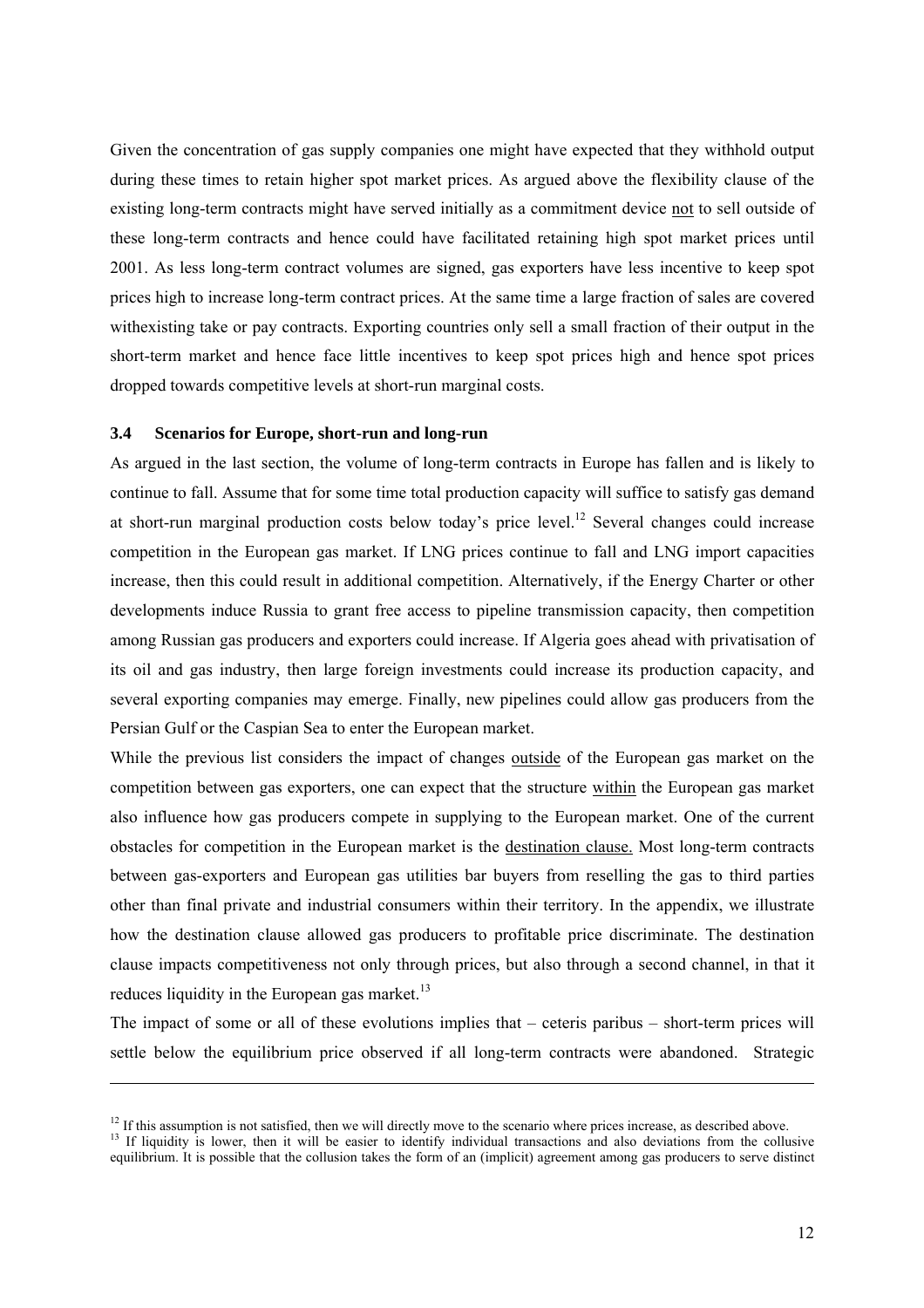producers reduce output from the competitive level until the marginal revenue loss of additional output reductions equals the gains on price increase of the remaining output. If some of the output is sold on long-term contracts, then the gains of a price increase on the remaining output is smaller, and the strategic producers are less prepared to accept losses on his output and will sell more output at lower prices. Hence the increase of competition can result in a larger price decrease if some of the output is still sold on long-term contracts than if all output were to be sold in spot sales. If however gas-spot prices fall significantly below long-term contract prices in a liberalised European natural gas market, and if the owners of the long-term contracts do not have long-term contracted or captive customers, then the gas producers will have to renegotiate their long-term contracts to a lower price. In such a situation the gas producers would be exposed to the price reduction on their entire output and, hence, be more inclined to retain high prices as they anticipate that price changes not only impact short-term sales but might also feed through to long-term sales.

We now turn to the discussion of the long-term perspectives for Europe. We envisage that with limited long-term contracting, investment in gas production and import capacity will stay low and hence marginal production costs will increase, pushing up spot prices. International gas supply with a large fraction of the supply not covered by long-term contracts will create the following difficulties. First, with fewer long-term contracts there is a lack of long-term information about future production capabilities and costs.14 As much of European gas is imported from countries with far less openness in the information policy, uncertainty about predictions of future gas supplies is likely to be even higher. In addition if countries like Russia sell large fractions of their output on short-term contracts, then they have an incentive to overstate future gas production capacity to ensure high gas demand and low investment by competitors.<sup>15</sup>

Second, going beyond the commercial to the political framework, experience shows that gas producer countries were so far eager to honour their contractual arrangements and hence long-term contracts are of importance in ensuring that energy delivery, even from instable regions, is not interrupted.<sup>16</sup> If we assume that gas producers within some of the producer countries can cooperate and hence individual companies can contribute significant shares to the overall production quantity, then long-term contracting can help to reduce this market power. If contracts are signed sufficient years before the

regional sub-markets. Such an agreement only is useful in the context of the destination clause. Hence, to the extent that relaxing the destination clause could be seen to reduce the likelihood of a collusion, all consumers will benefit.

 $14$  In that respect, it is worth noting that even in countries which publish a lot of information, like the UK and USA, the predictions about medium and long-term gas supply have changed within the period of only one or two years, eg Kemp (2002) for forecasts on UK gas production, and EIA (2004) for the U.S.; Costello, Huntington, and Wilson (2005) report changes of demand projections of similar magnitude for the U.S.

<sup>&</sup>lt;sup>15</sup> If subsequent production is below the announced level, then Russian gas producers benefit from the higher gas prices. In contrast, if Russian production were fully covered by long-term contracts, then Russian producers would have a strong incentive to produce the contracted amounts, otherwise they might have to acquire replacement gas in a short market to honour their contracts.

<sup>&</sup>lt;sup>16</sup> If gas would be sold in short term contracts, then political developments would be more likely to induce governments to interrupt gas exports or pipeline transit. Without long-term contracts such activity would not constitute a breach of international agreements, and impact the credit ratings of the respective country or jeopardise future gas trade with the limited number of importing countries that are accessible via pipeline.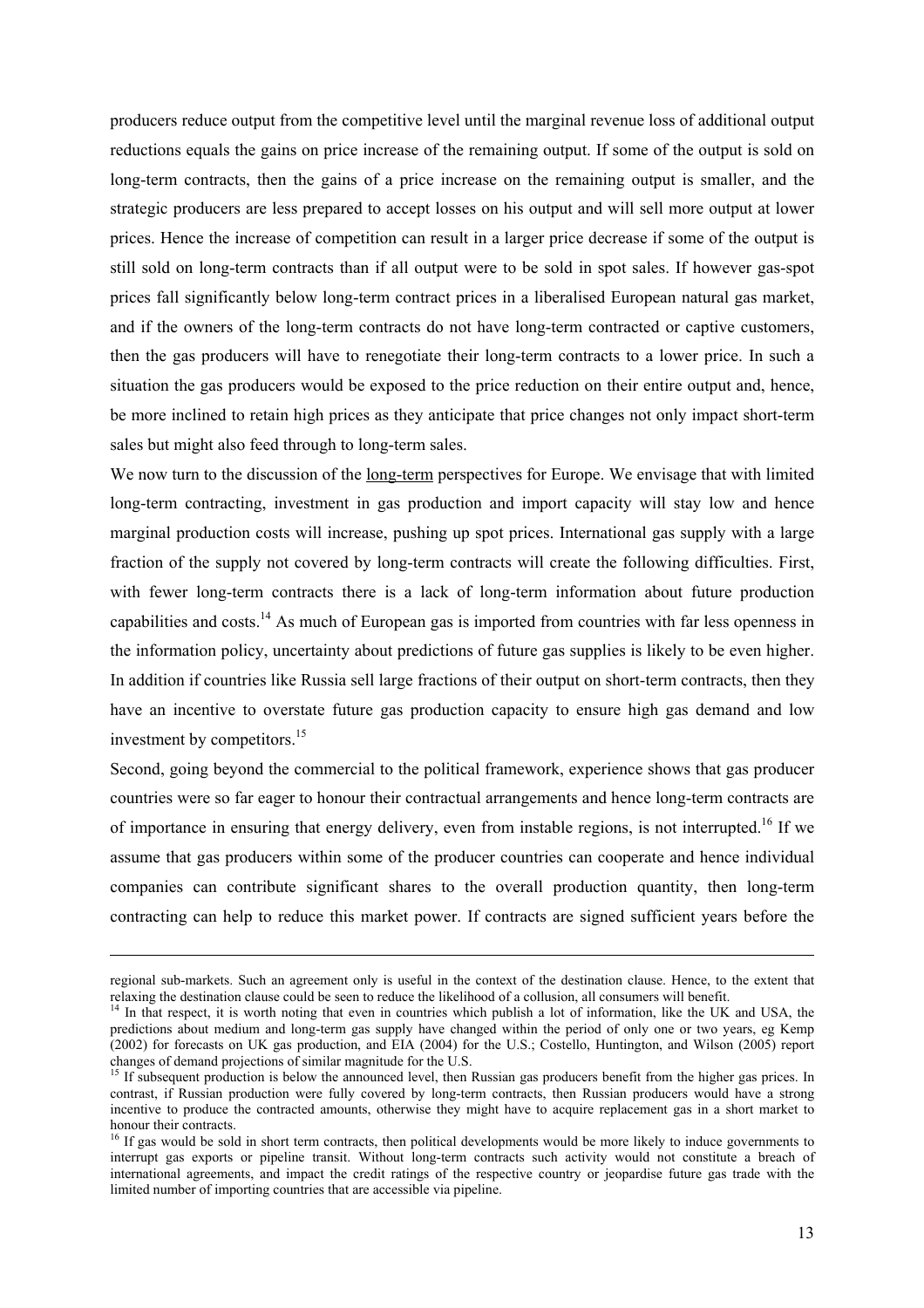delivery date then the number of competitors is larger. Gas projects in third countries either with pipeline or LNG delivery could offer viable alternatives. Likewise small producers could offer to expand their production if long-term prices make such projects viable.

### **4 The Model: Long-term and Short-term Demand**

Our model builds on Allaz and Vila (1993) who suggested an additional reason why contracting might reduce market power. Allaz and Vila show that in a Cournot setting, oligopoly producers with the opportunity to sell future output during several contracting stages will sell some of this output at each stage to pre-empt competitors. Hence to pre-empt the market they will sign long-term contracts, even though in their model the aggregate impact is that the volume of output traded in the final spot market is low and hence the incentive to withhold output is likewise low. The resulting low spot prices are anticipated and hence even the long-term contracts are signed at lower prices. If producers could collude not to sign long-term contracts, then they would be better off while it is individually rational to sign some long-term contracts at every contracting stage.

While the previous argumentation pointed to benefits for consumer countries from long-term gas contracts, it is likely that producer countries, too, can benefit from long-term contracts. One assumption inherent in the Allaz and Villa argumentation is that long-term and short-term demand elasticities coincide. However, in the long-term both industry and consumers invest in new production facilities and renovate heating installations. This typically determines the fuel type. Thus, the expected long-term energy price of gas has a large impact on the future gas demand. By contrast, in the short run only few electricity generators and industrial installations can switch between different fuel types and most of production and consumption decisions are only influenced by the energy price to a small degree. Hence short run gas demand is rather price inelastic.

The following model assesses the impact of differing long and short run demand elasticity. It will show that oligopoly producers benefit from long-term contracts. Without long-term contracts all gas will be sold in the short-term market and given the low short-term demand elasticity the oligopoly producers will charge high prices. In expectation of these high prices consumers will not choose gas as their fuel and hence oligopoly producers will sell low quantities. With the opportunity to sell gas with long-term contracts producers already commit some of their output. Hence they will sell less output in the short-term market and face smaller incentives to withhold output in the short-term market. Accordingly the short-term price is lower. The lower short-term price feeds back to the long-term market. As prices are lower more consumers choose gas as fuel and oligopoly producers serve a larger market. If the difference between short-term and long-term demand elasticity is large enough, then profits of oligopoly producers increase with long-term contracting.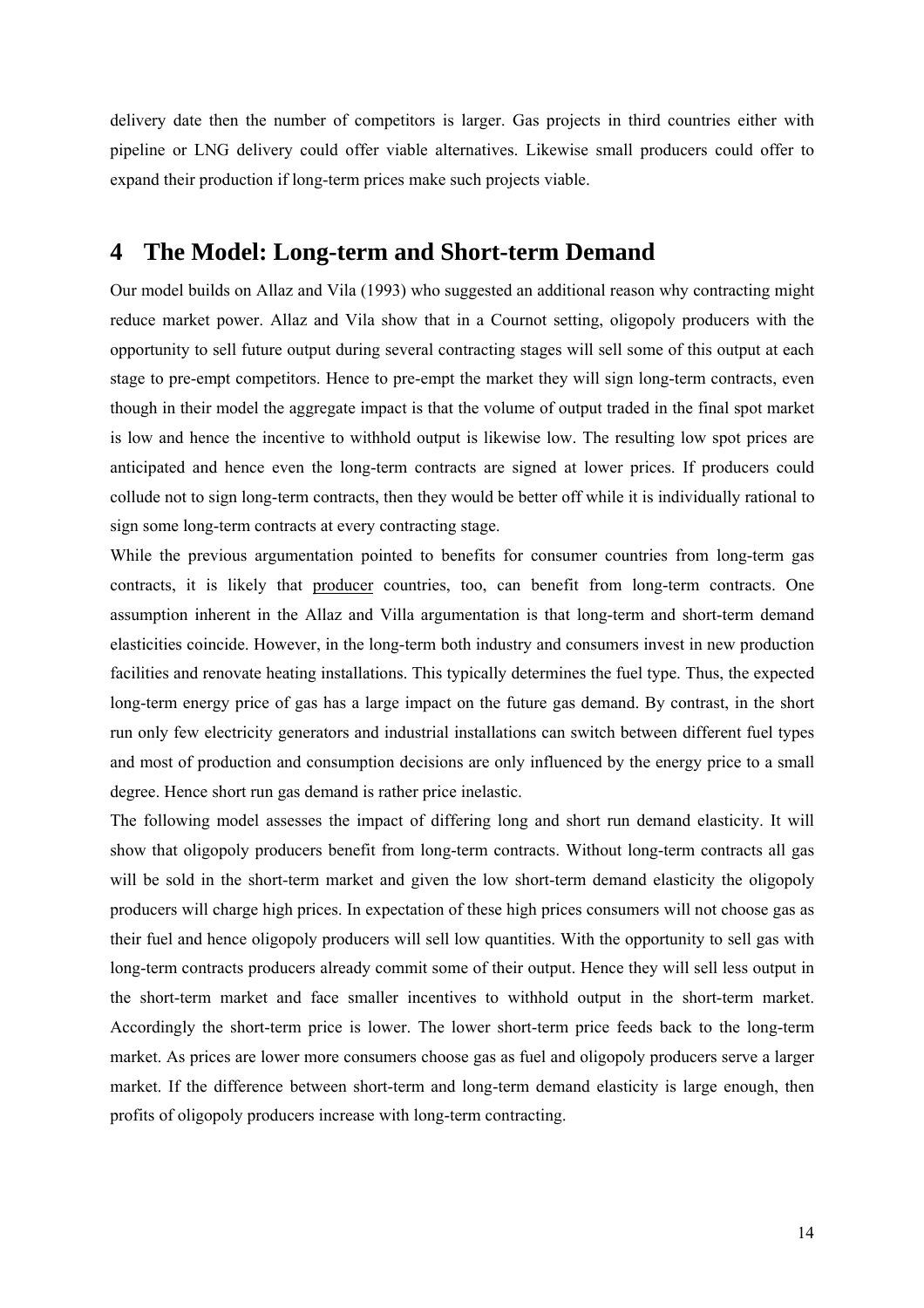We use a two-stage model (Figure 4). Oligopoly producers decide on the quantity  $x_i$  they sell forward. Consumers determine their investment in long-term equipment and thus set the expected demand  $Q_e$ . In the short term market producers sell output  $q_i-x_i$  and the market clearing price  $p_s$  is established. We assume complete information, perfect foresight and no uncertainty.



#### **Figure 4 Time line of two stage contracting game**

Assuming that total production and consumption is Q, then the inverse long-term demand curve is given by demand intercept A and demand slope b:

$$
p_l = \frac{A - Q}{b}.\tag{1}
$$

Short-term demand is more price responsive and hence demand slope scaled by  $\gamma > 1$  and demand intercept shifted to A':

$$
p_s = \gamma \frac{A'-Q}{b}.\tag{2}
$$

We assume rational expectations and hence require that the long-term price (1) coincides with the short-term price  $(2)$  at the expected production  $Q_e$ . Hence it follows that γ  $A' = \frac{A + (\gamma - 1)Q_e}{A}$  and (2)

turns into

$$
p_s = \frac{A + (\gamma - 1)Q_e}{b} - \gamma \frac{Q}{b}.\tag{3}
$$

To facilitate the calculations, we assume constant marginal costs, which we can normalise to zero, and *n* symmetric producers with production  $q_i$  of which  $x_i$  is long-term contracted. We solve the model using backward induction and start with profit function of each of the producers in the spot market. At this stage the contract volume  $x_i$  and the expected production  $Q_e$  are fixed:

$$
\pi(q_i) = (q_i - x_i)p_s.
$$

Substituting from (3) and using the first order condition to identify the profit maximising output quantity we obtain:

$$
0 = \frac{\partial \pi(q_i)}{\partial q_i} = -\gamma \frac{2q_i - x_i + (n-1)q_j}{b} + \frac{A + (\gamma - 1)Q_e}{b}.
$$
 (4)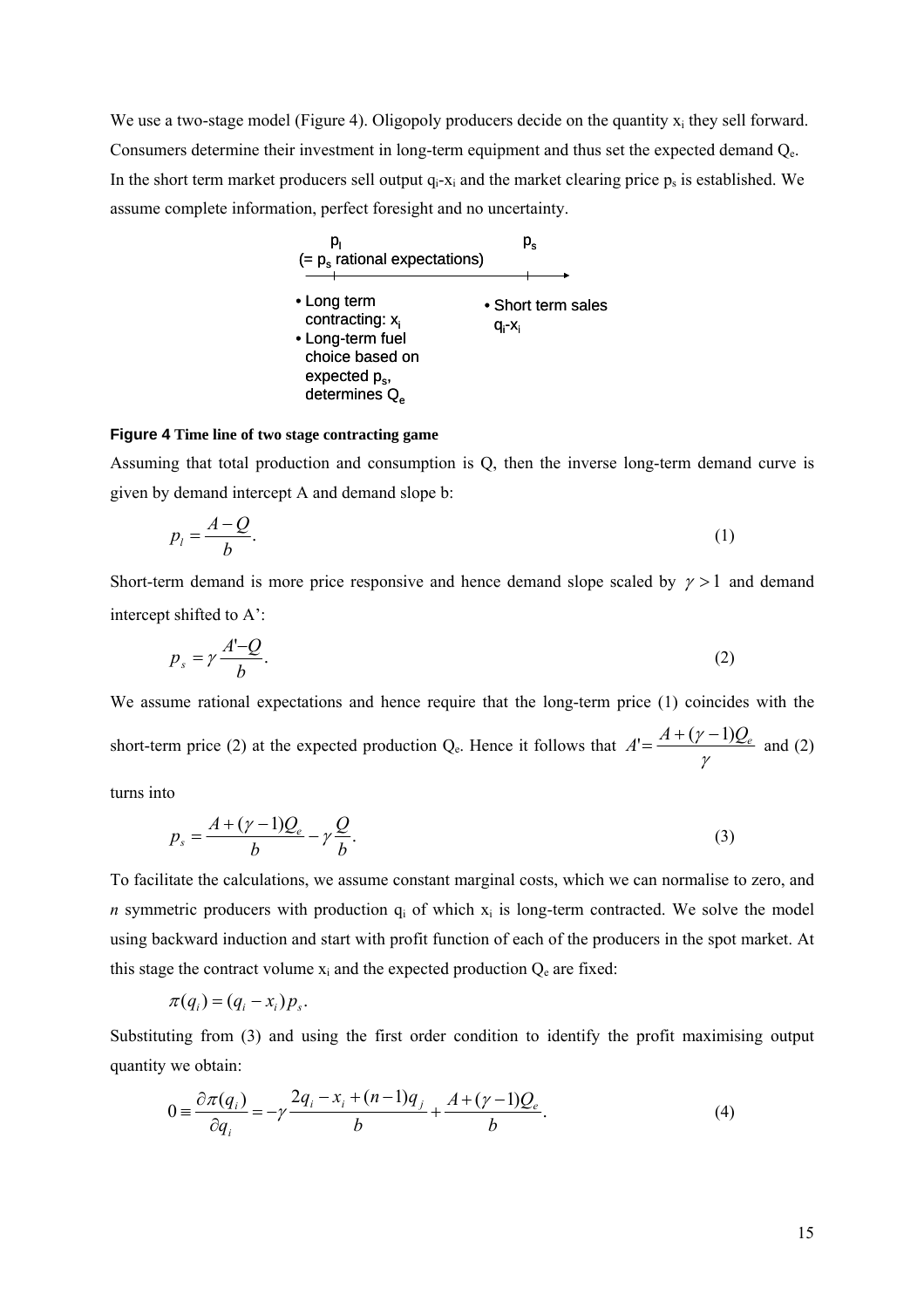Producers anticipate in the long-term market their impact of contracting on their own output q<sub>i</sub> and others' output  $q_i$ . We calculate both by substituting  $Q_e=(n-1)q_i+q_i$  in (4). A similar calculation also gives  $q_i$ :

$$
q_{i} = \frac{A + \gamma x_{i} - (n-1)q_{j}}{1 + \gamma} \qquad q_{j} = \frac{A + \gamma x_{j} - q_{i}}{\gamma + n - 1}.
$$

Solving these two equations for the  $q_i$ ,  $q_i$  gives:

$$
q_{i} = \frac{A + (x_{i} - x_{j})(n-1) + \gamma x_{i}}{n + \gamma} \qquad q_{j} = \frac{A - x_{i} + x_{j} + \gamma x_{i}}{n + \gamma}.
$$
 (5)

The expressions for the short-term equilibrium allows us to calculate the long-term contracting decisions  $x_i$  of producers in the first stage, using (1) for p:

$$
\pi(x_i) = q_i(x_i) p = q_i(x_i) \frac{A - (n-1)q_j(x_i) - q_i(x_i)}{b}.
$$
\n(6)

Substituting (5) in (6), differentiating with respect to  $x_i$  to obtain the profit maximising long-term contract volume and then using the symmetry among all producers gives:

$$
x_i = \frac{n + \gamma - 2}{(n + 1)\gamma + n^2 - n} A.
$$
 (7)

And the corresponding equilibrium output quantity, price and profits are:

$$
q_{i} = \frac{n + \gamma - 1}{(n + 1)\gamma + n^{2} - n} A \qquad p = \frac{A}{b} \frac{\gamma}{(n + 1)\gamma + n^{2} - n}.
$$
  

$$
\pi = \frac{A^{2}}{b} \gamma \frac{n + \gamma - 1}{((n + 1)\gamma + n^{2} - n)^{2}}
$$
 (8)

Alternatively, if no long-term contracts are signed, the equilibrium output quantity and prices can be obtained by setting  $x_i=0$  in (5).

$$
q_i = \frac{A}{n+\gamma} \qquad p = \frac{\gamma A}{b(n+\gamma)} \qquad \pi = \frac{A^2}{b} \frac{\gamma}{(n+\gamma)^2}.
$$
 (9)

Figure 5 compares profits in both cases as relationship between long-term and short-term demand elasticity  $\gamma$  changes for fixed A = 10, b=1 and n = 2. For small  $\gamma$  the market power mitigating effect of long-term contracting dominates and producers benefit from pure spot market trading. If γ exceeds 4.8, then the benefits of the larger market dominate and oligopolists benefits from long-term contracting.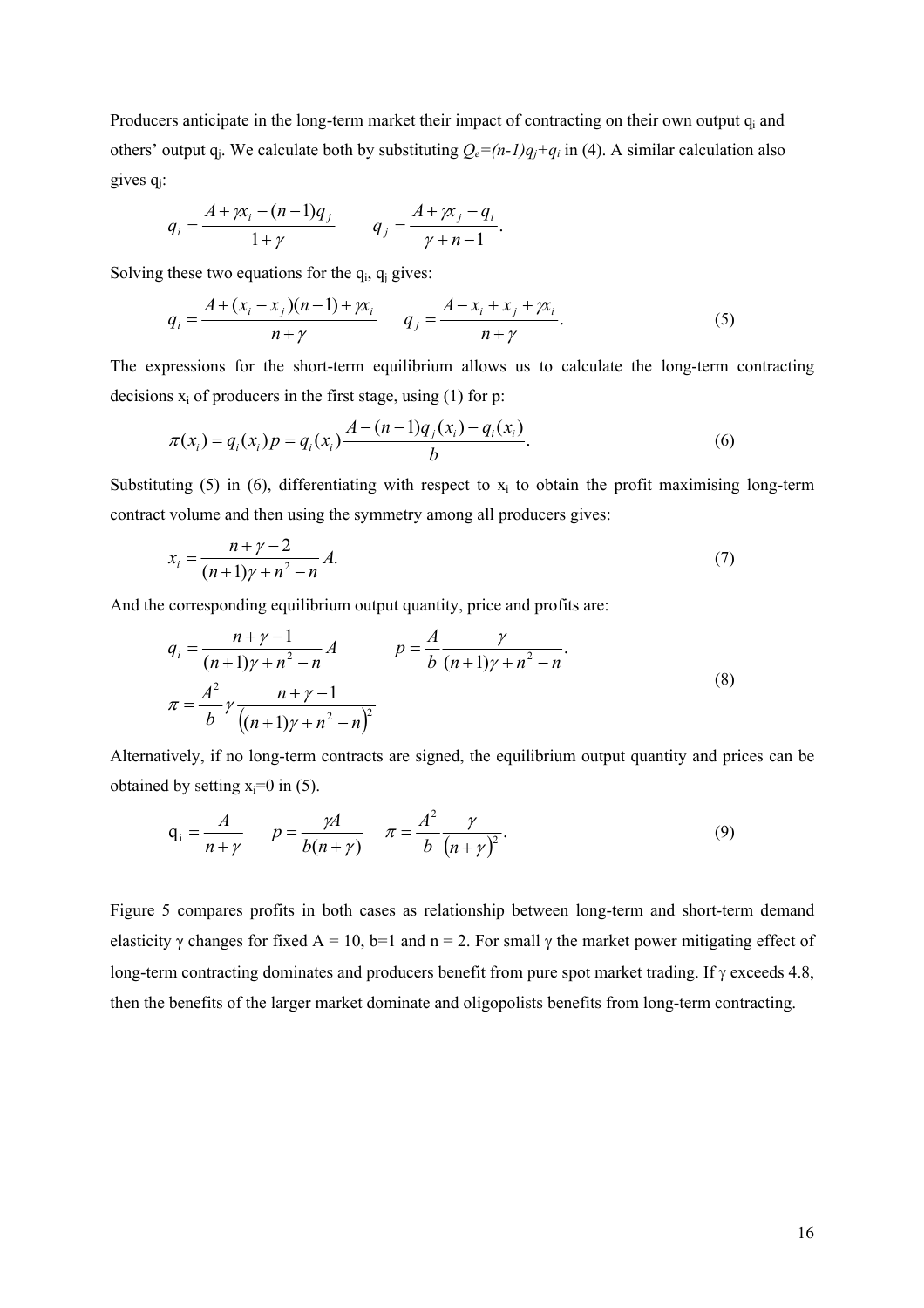

**Figure 5 Total profits of oligopolists in market with and without long-term contracting** 

Consumers continue to benefit from long-term contracting for all  $\gamma$ , as prices are lower under longterm contracting (8) than with pure spot sales (9). Likewise well-fare is always higher with long-term contracts, as the deadweight loss of market power increases monotonously in the excess of market price over production costs.

Comparing the profits of producers in the scenario with and without long-term contracts shows that the ratio γ of short-term to long-term demand elasticity required to ensure producers benefit from longterm contracting is only a function of the number of producers n. As the analytic expression is too complex, Figure 6 shows the numeric result. With an increasing number of players long-term demand hast to be increasingly more elastic relative to short-term demand.



**Figure 6 Critical ratio of long-term to short-term demand elasticity** 

The empirical evidence on demand elasticity is scattered. Al-Sahlawi (1989) reports that the ratio of long-run price elasticity to short-run price elasticity is in the range of 4-5 for industrial gas demand, and in the range of 5-10 for residential and commercial natural gas demand. Estrada and Fugleberg (1989) report similar ratios in a comparative study on natural gas price elasticities in France and in Germany. Overall, the long-term perspective suggests that in markets with a duopoly structure consumers and producers benefit from the strategic function of long-term contracts.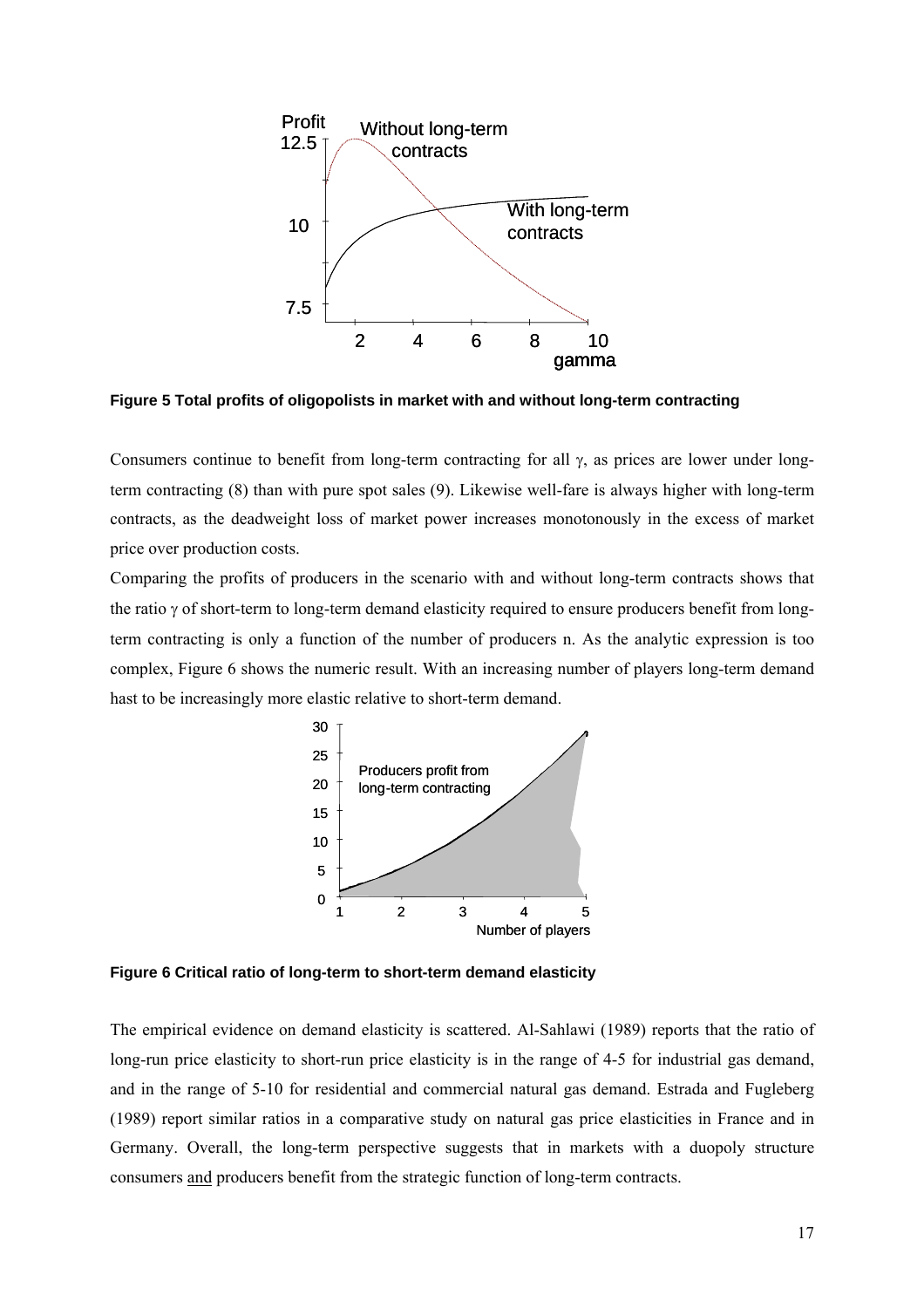## **5 Conclusion**

In this paper we have discussed the economics of long-term gas contracts both from a theoretical point of view, and with particular emphasis on the situation in Europe. Lessons from the U.S. suggest that the scope for long-term contracts is reduced in the aftermath of liberalisation. However, as time passes on, supply may become shorter, prices may rise, and large consumers and wholesale traders may become weary of the situation, and are then more willing to re-engage in long-term contracts. Our model shows that producers also have a strategic incentive to engage in long-term contracts if long-run price elasticity of demand is significantly higher than the short-run demand elasticity.

Given the structural changes that the European natural gas industry is currently undergoing, one can conclude that long-term contracts will remain an important element of the European natural gas industry, but that in the short term, their role in the supply mix is likely to diminish. The relevant policy question to which our paper hints is: what institutional arrangement would be most appropriate to ensure that one can sign long-term contracts with producers in gas-exporting countries, while at the same time reaping the benefits from gas sector liberalisation?

# **6 References**

- Adelman, M.A., C. Blitzer, L. Cox, M. Lynch, J. Parsons, D. White, and A. Wright (1986): Western Europe Natural Gas Trade. MIT, Center for Energy Policy Research (International Natural Gas Trade Project Report).
- Allaz, Blaise and Jean-Luc Vila (1993): Cournot Competition, Forward Markets and Efficiency, Journal of Economic Theory, Vol. 59, 1-16.
- Al-Sahlawi, Mohammed A. (1989): The Demand for Natural Gas: A Survey of Price and Income Elasticities. Energy Journal, Vol. 10, No. 1, 77-90.
- Beckervordersandforth, Christian (2004): Demand and Gas Supply in Europe. Berlin, Presentation at the 3<sup>rd</sup> ASPO Conference.
- Cahagne, Francois (2004): LNG Regional Markets vs. OPEC Gas. Berlin, Presentation at the 3rd ASPO Conference.
- Costello, Ken, Hillard G. Huntingon, and James F. Wilson (2005): After the Natural Gas Bubble: An Economic Evaluation of the Recent U.S. National Petroleum Council Stud. The Energy Journal, Vol. 26, No. 2, 89-110.
- Crocker, Keith J., and Scott E. Masten (1988): Mitigating Contractual Hazards: Unilateral Options and Contract Length. RAND Journal of Economics, Vol.19, No.3, 327-343.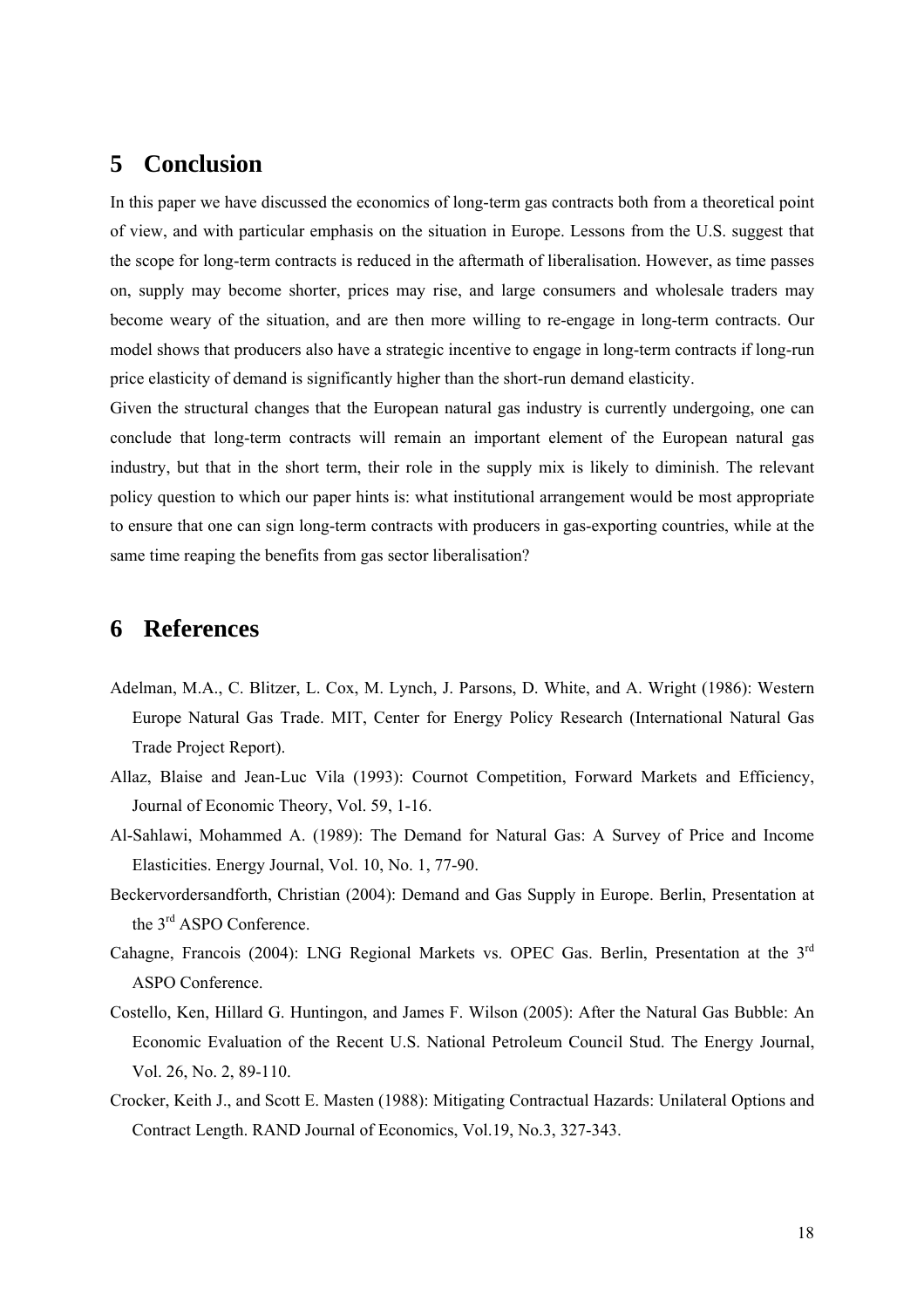- Energy Information Administration (2004): Annual Energy Outlook 2004 with Projections to 2025. Washington, D.C.
- Estrada, Javier, and Ole Fugleberg (1989): Price Elasticities of Natural Gas Demand in France and West Germany. Energy Journal, Vol. 10, No. 3, 77-90.
- Golombek, Rolf, Michael Hoel, and Jon Vislie (eds.) (1987): Natural Gas Markets and Contracts. North-Holland, Elsevier Science.
- Hartley, Nick (2002): The Performance and Innovation Unit Energy Review. in Helm, Dieter (ed.): Towards an Energy Policy. Oxford, Oxera Press.
- Helm, Dieter (ed.) (2002): Towards an Energy Policy. Oxford, Oxera Press.
- International Energy Agency (1998): Natural Gas Pricing in Competitive Markets. Paris, IEA/OECD.
- International Energy Agency (2004): Security of Gas Supply in Open Markets: LNG and Power at a Turning Point. Paris, IEA/OECD.
- Joskow, Paul L. (1987): Contract Duration and Relationship-specific Investments: Empirical Evidence from Coal Markets. American Economic Review, Vol. 77, No. 1, 168-185
- Kemp, Alex, and Linda Stephen (2002): Gas Production, Imports and Networks. in: Helm, Dieter (ed.): Towards an Energy Policy. Oxford, Oxera Press.
- Le Coq, Chloé (2004): Long-Term Supply Contracts and Collusion in the Electricity Market. Stockholm, SSE/EFI Working Paper Series in Economics and Finance No 552
- Liski, Matti, and Juan-Pablo Montero (2004): Forward trading and collusion in oligopoly. University of Helsinki, mimeo, and SESSA Working Paper No. 11.Masten, Scott E. (1988): Minimum Bill Contracts: Theory and Policy. The Journal of Industrial Economics, Vol. 37, 85-97.
- Masten, Scott E. (1988): Minimum Bill Contracts: Theory and Policy. The Journal of Industrial Economics, Vol. 37, 85-97.
- Masten, Scott E., and Keith J. Crocker (1985): Efficient Adaptation in Long-Term Contracts: Take-or-Pay Provisions for Natural Gas. American Economic Review, Vol.75, No.5, 1093-1093.
- Mulherin, J. Harold (1986): Complexity in Long-term Contracts: An Analysis of Natural Gas Contractual Provisions. Journal of Law, Economics, and Organization, Vol. 2, 105-117.
- Neuhoff, Karsten, and Laurens de Vries (2004): The Development of Generation Capacity in Liberalized Electricity Markets. Utilities Policy, Vol. 13, No. 3.
- Newbery, David (1984): Manipulation of Futures Markets by a Dominant Producer. in: Anderson, Richard (ed.): The Industrial Organization of Futures Markets. Lexington, MA, Lexington Books.
- Neumann, Anne, and Christian von Hirschhausen (2004): Less Gas to Europe? An Empirical Assessment of Long-term Contracts for European Energy Supply. Zeitschrift für Energiewirtschaft, Vol. 28, No.3, 175-182.
- Oren, Shmuel (2003): Ensuring Generation Adequacy in Competitive Electricity Markets. Berkeley, University of California Energy Institute WP 007.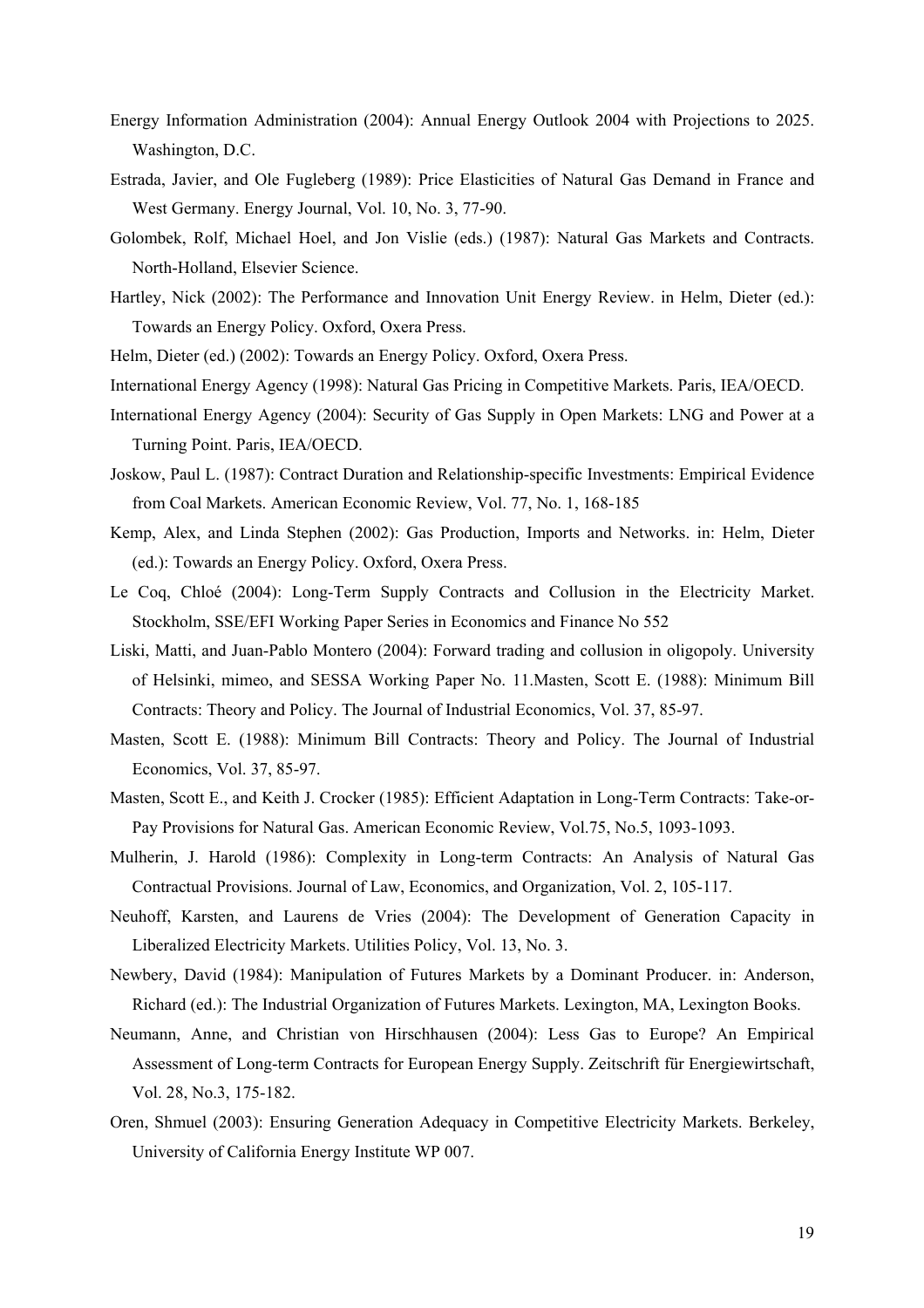- Parsons, John E. (1989): Estimating the Strategic Value of Long-Term Forward Purchase Contracts Using Auction Models. Journal of Finance, Vol. 44, No. 4 (Sept.), 981-1010.
- Stern, Jonathan (2002): Security of European Natural Gas Supplies. London, the Royal Institute of International Affairs.
- TISC (2002): Security of Energy Supply. Annex "The UK Gas Industry in the Long-Term and the Liberalisation of European Markets: An Alternative Analysis by Professor P R Odell". London, Second Report of Session 2001-02, HC 361-I, House of Commons Trade and Industry Select Committee, February.
- Williamson, Oliver E. (1983): Credible Commitments: Using Hostages to Support Exchange. American Economic Review, Vol. 73, No. 4 (Sept.), 519-540.
- Wybrew, John (2002): The Security of Future Gas Supplies for the British Market: The Need for Adequate Gas Infrastructure. in: Helm, Dieter (ed.) (2002): Towards an Energy Policy. Oxford, Oxera Press, 199-214.

## **Appendix**

We will assess how the destination clause allows producers to profit from price discrimination, and a potential consequence of abandoning the destination clause.



**Figure 7: A model to assess the impact of the destination clause** 

We assume that Europe consists of two regions  $i=1,2$ , (see Figure 7), each with demand  $D_i$  which is for algebraic simplicity assumed to be a linear function of the regional price pi.

$$
D_i(p_i) = A_i - b_i p_i \tag{1}
$$

Two gas producers with constant and identical marginal costs, c, deliver energy to both markets (see Figure 7). Producer A incurs unit costs t<sub>i</sub> to deliver to region i. Producer B incurs costs t<sub>1</sub> to deliver to region 2 and  $t_2$  to deliver to region 1. The profits of producer 1 are therefore: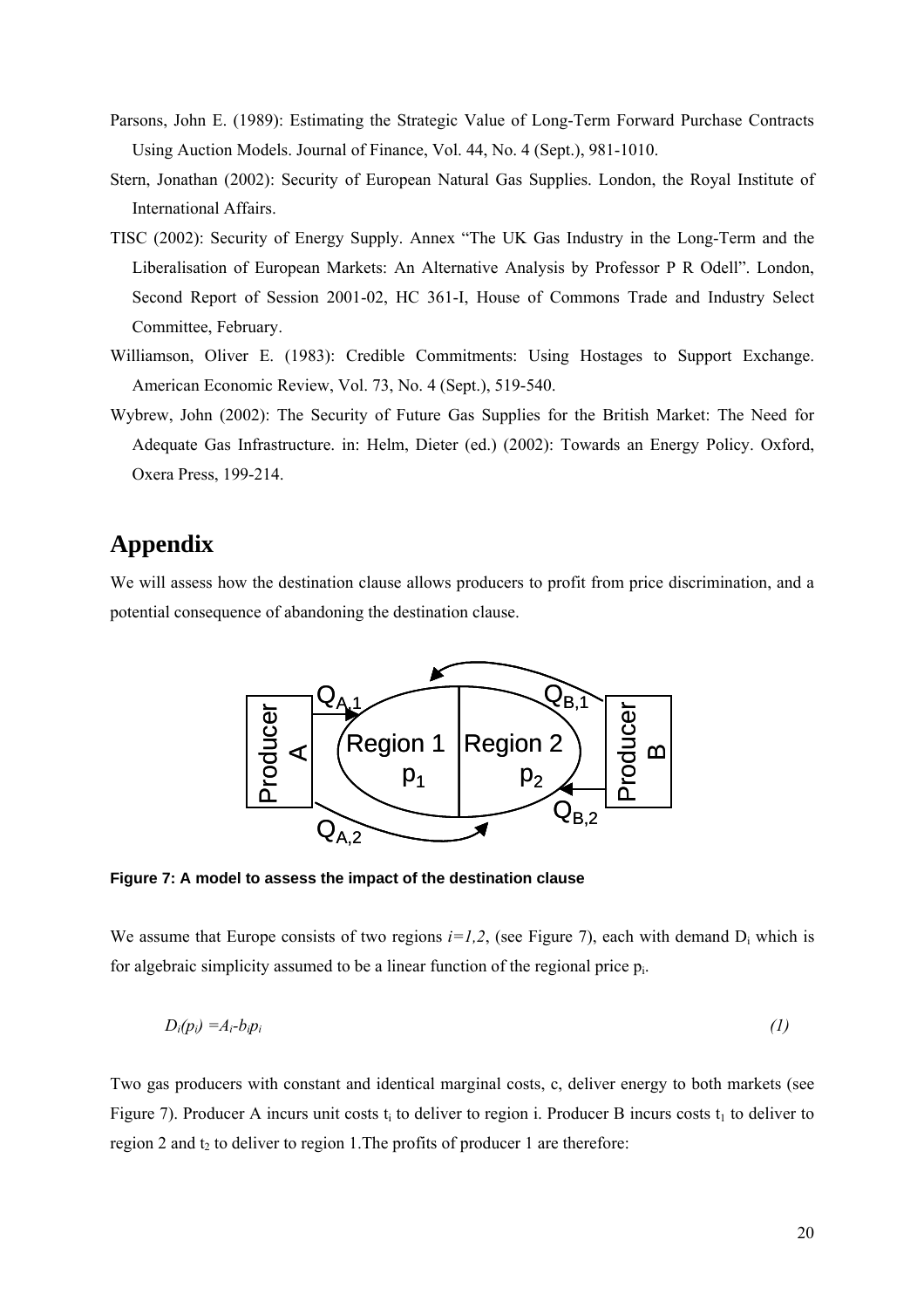$$
\pi_A = (p_1 - t_1 - c)Q_{A,1} + (p_2 - t_2 - c)D_A Q_{A,2}.\tag{2}
$$

Using  $D_i=Q_{A,i}+Q_{B,i}$ , in (1) substituting in (2) and differentiating with respect to  $p_i$  gives the optimal output quantities conditional on the production of producer B:

$$
Q_{A,1} = \frac{A_1 - Q_{B,1} - b_1(t_1 + c)}{2} \qquad Q_{A,2} = \frac{A_2 - Q_{B,2} - b_2(t_2 + c)}{2}.
$$
 (3)

Using the symmetric equations for producer B and substituting  $Q_{B,i}$  in (3) gives:

$$
Q_{A,1} = \frac{A_1 - b_1(2t_1 - t_2 + c)}{3}, \quad Q_{B,1} = \frac{A_1 - b_1(2t_2 - t_1 + c)}{3}, \quad p_1 = \frac{A_1}{3b_1} + \frac{t_1 + t_2 + 2c}{3} \tag{4}
$$

Equation (4) and symmetric equations for sales to region 2 can be used to calculate the equilibrium profits for producer A:

$$
\pi_A = \frac{1}{b_1} \left( \frac{A_1 - b_1(2t_1 - t_2 + c)}{3} \right)^2 + \frac{1}{b_2} \left( \frac{A_2 - b_2(2t_2 - t_1 + c)}{3} \right)^2.
$$
\n(5)

If we now relax the destination clause, then producers face the aggregate demand:

$$
D = A_1 + A_2 - (b_1 + b_2)p. \tag{6}
$$

and identical transmission costs for export to both countries. A similar calculation as before gives for the profit of producer A:

$$
\pi_{A,R} = \frac{1}{b_1 + b_2} \left( \frac{A_1 + A_2 - (b_1 + b_2)(t + c)}{3} \right)^2.
$$
\n(7)

First, assume regions and transmission costs are symmetric.  $A_1 = A_2$ ,  $b_1 = b_2$ ,  $t_1 = t_2$ . In this case we obtain that  $\pi_{A,R} = \pi_A$ , therefore relaxing the destination clause has no impact on profits and, as can be shown, on output and consumption.

Second, assume transportation costs are symmetric  $t_1=t_2$ , but region 2 is half the size of region 1 with similar composition of customers and, thus, elasticities:  $A_1=2A_2$ ,  $b_1=2b_2$ . We again obtain that  $\pi_{A,R}=\pi_A$ .